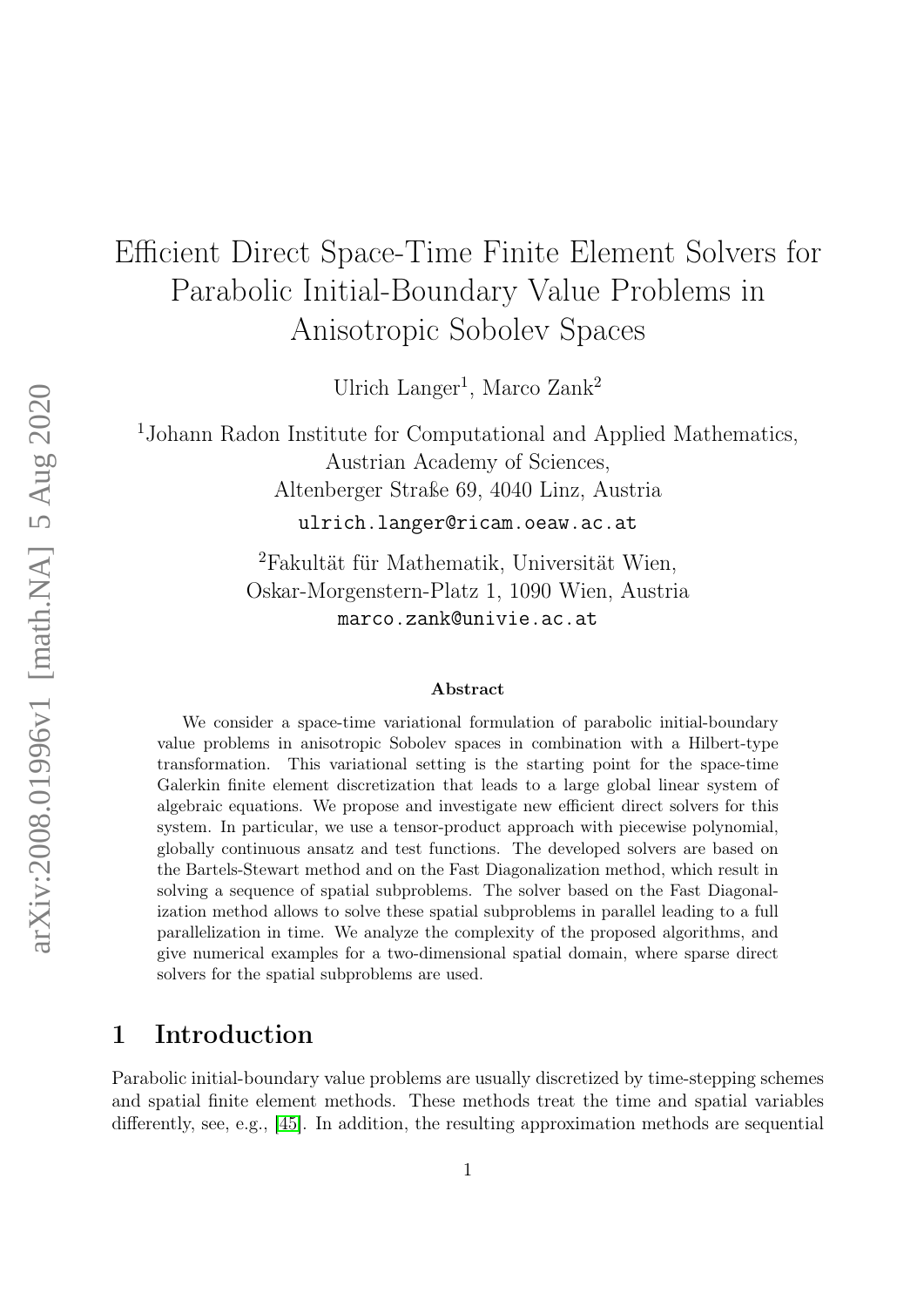in time. In contrast to these approaches, space-time methods discretize time-dependent partial differential equations without separating the temporal and spatial directions. In particular, they are based on space-time variational formulations. There exist various space-time techniques for parabolic problems, which are based on variational formulations in Bochner-Sobolev spaces, see, e.g., [\[3,](#page-23-0) [4,](#page-23-1) [14,](#page-24-0) [20,](#page-24-1) [23,](#page-24-2) [28,](#page-25-0) [31,](#page-25-1) [35,](#page-25-2) [39,](#page-26-1) [43,](#page-26-2) [46\]](#page-26-3), or on discontinuous Galerkin methods, see, e.g., [\[19,](#page-24-3) [32,](#page-25-3) [33\]](#page-25-4), or on discontinuous Petrov-Galerkin methods, see, e.g., [\[13\]](#page-24-4), and the references therein. We refer the reader to [\[15\]](#page-24-5) and [\[40\]](#page-26-4) for a comprehensive overview of parallel-in-time and space-time methods, respectively. An alternative is the discretization of space-time variational formulations in anisotropic Sobolev spaces, see, e.g., [\[8,](#page-23-2) [24,](#page-25-5) [36,](#page-25-6) [41,](#page-26-5) [48\]](#page-26-6). These variational formulations allow the complete analysis of inhomogeneous Dirichlet or Neumann conditions, and were used for the analysis of the resulting boundary integral operators, see [\[6,](#page-23-3) [9\]](#page-23-4). Hence, discretizations for variational formulations in anisotropic Sobolev spaces can be used for the interior problems of FEM-BEM couplings for transmission problems.

In this work, the approach in anisotropic Sobolev spaces is applied in combination with a novel Hilbert-type transformation operator  $\mathcal{H}_T$ , which has recently been introduced in [\[41,](#page-26-5) [48\]](#page-26-6). This transformation operator  $\mathcal{H}_T$  maps the ansatz space to the test space, and gives a symmetric and elliptic variational setting of the first-order time derivative. The homogeneous Dirichlet problem for the nonstationary diffusion respectively heat equation

<span id="page-1-1"></span>
$$
\partial_t u(x,t) - \Delta_x u(x,t) = f(x,t) \quad \text{for } (x,t) \in Q = \Omega \times (0,T),
$$
  
\n
$$
u(x,t) = 0 \quad \text{for } (x,t) \in \Sigma = \partial \Omega \times [0,T],
$$
  
\n
$$
u(x,0) = 0 \quad \text{for } x \in \Omega,
$$
\n(1)

serves as model problem for a parabolic initial-boundary value problem, where  $\Omega \subset \mathbb{R}^d$ ,  $d = 1, 2, 3$ , is a bounded Lipschitz domain with boundary  $\partial\Omega$ ,  $T > 0$  is a given terminal time, and  $f$  is a given right-hand side. With the help of the Hilbert-type transformation operator  $\mathcal{H}_T$ , a Galerkin finite element method is derived, which results in one global linear system

<span id="page-1-0"></span>
$$
K_h \underline{u} = f. \tag{2}
$$

When using a tensor-product approach, the system matrix  $K_h$  can be represented as a sum of Kronecker products. The purpose of this paper is the development of efficient direct space-time solvers for the global linear system [2,](#page-1-0) exploiting the Kronecker structure of  $K_h$ . Therefore, we apply the Bartels-Stewart method [\[5\]](#page-23-5) and the Fast Diagonalization method [\[29\]](#page-25-7) to solve [\(2\)](#page-1-0), see also [\[16,](#page-24-6) [37\]](#page-25-8). For both methods, we derive complexity estimates of the resulting algorithms.

The rest of this paper is organized as follows: In Section [2,](#page-2-0) we consider the space-time variational formulation in anisotropic Sobolev spaces and the Hilbert-type transformation operator  $\mathcal{H}_T$  with its main properties. In Section [3,](#page-7-0) we rephrase properties of the Kronecker product and of sparse direct solvers, which are needed for the new space-time solver. Section [4](#page-9-0) is devoted to the construction of efficient space-time solvers. Numerical examples for a two-dimensional spatial domain are presented in Section [5.](#page-18-0) Finally, we draw some conclusions in Section [6.](#page-22-0)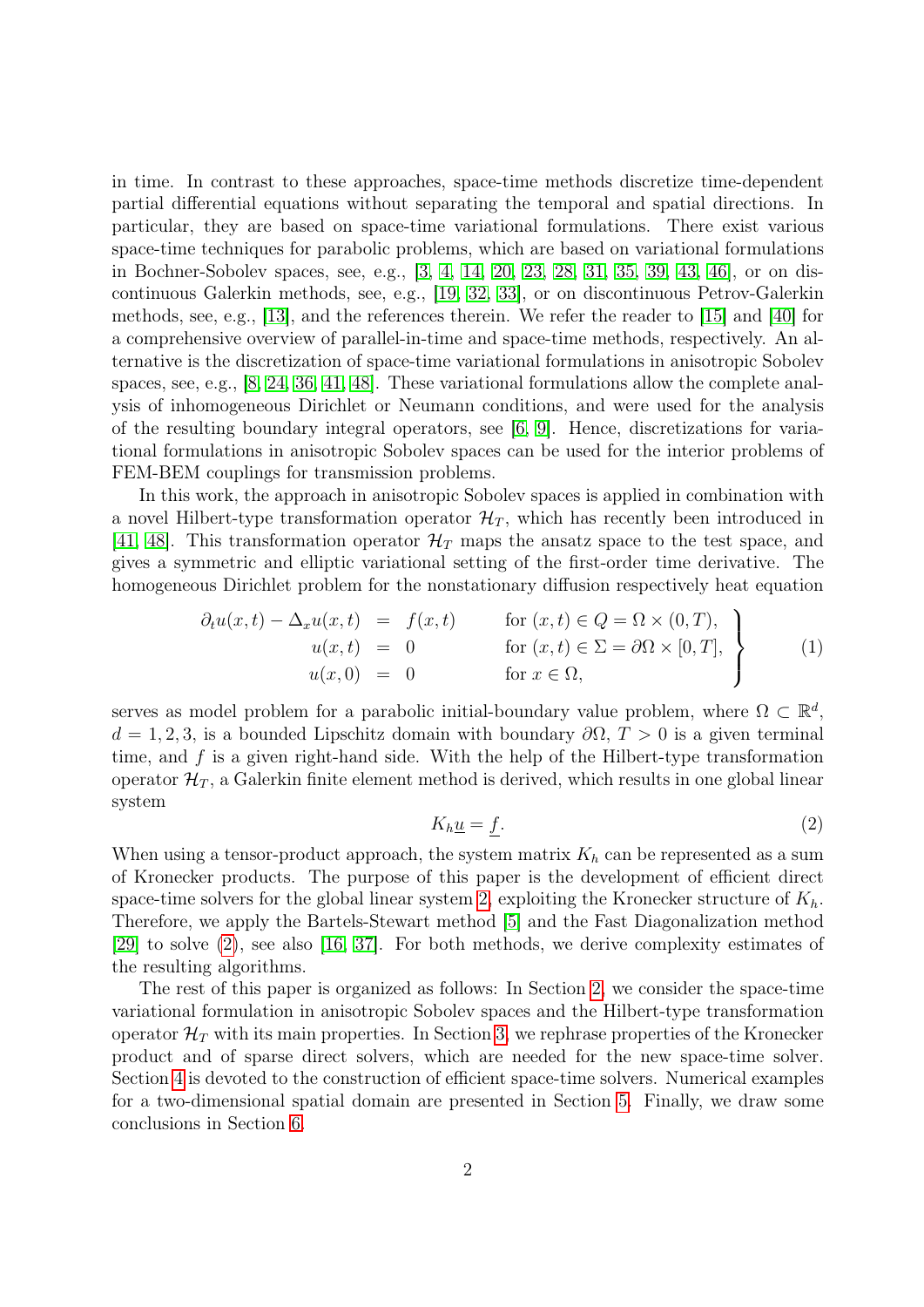## <span id="page-2-0"></span>2 Space-Time Method in Anisotropic Sobolev Spaces

In this section, we give the variational setting for the parabolic model problem [\(1\)](#page-1-1), which is studied in greater detail in [\[6,](#page-23-3) [21,](#page-24-7) [25,](#page-25-9) [26,](#page-25-10) [41,](#page-26-5) [48\]](#page-26-6). We consider the space-time variational formulation of [\(1\)](#page-1-1) in anisotropic Sobolev spaces to find  $u \in H_{0,0}^{1,1/2}$  $_{0,0,0}^{(1,1/2)}(Q)$  such that

<span id="page-2-1"></span>
$$
a(u, v) = \langle f, v \rangle_Q \tag{3}
$$

for all  $v \in H^{1,1/2}_{0.0}$  $\chi_{0;0}^{1,1/2}(Q)$ , where  $f \in [H_{0;0}^{1,1/2}]$  $\int_{0,0}^{1,1/2}(Q)|'$  is a given right-hand side. Here, the bilinear form  $a(\cdot, \cdot)$ :  $H_{0:0}^{1,1/2}$  $H_{0;0,0}^{1,1/2}(Q)\times H_{0;,0}^{1,1/2}$  $_{0;,0}^{1,1/2}(Q) \to \mathbb{R},$ 

$$
a(u, v) := \langle \partial_t u, v \rangle_Q + \langle \nabla_x u, \nabla_x v \rangle_{L^2(Q)}
$$

for  $u \in H_{0:0}^{1,1/2}$  $U_{0,0}^{1,1/2}(Q), v \in H_{0,0}^{1,1/2}$  $0, 0, 0, 0, 0, 0, 0, ...$  is bounded, i.e. there exists a constant  $C > 0$  such that

$$
\forall u \in H_{0;0,0}^{1,1/2}(Q): \ \forall v \in H_{0;0}^{1,1/2}(Q): \quad |a(u,v)| \leq C \|u\|_{H_{0;0,0}^{1,1/2}(Q)} \|v\|_{H_{0;0}^{1,1/2}(Q)},
$$

see [\[6,](#page-23-3) Lemma 2.6, p. 505]. The anisotropic Sobolev spaces

$$
H_{0;0,0}^{1,1/2}(Q) := H_0^{1/2}(0,T;L^2(\Omega)) \cap L^2(0,T;H_0^1(\Omega)),
$$
  

$$
H_{0;0,0}^{1,1/2}(Q) := H_{,0}^{1/2}(0,T;L^2(\Omega)) \cap L^2(0,T;H_0^1(\Omega))
$$

are endowed with the Hilbertian norms

$$
||v||_{H_{0;0,0}^{1,1/2}(Q)} := \sqrt{||v||_{H_{0,0}^{1/2}(0,T;L^2(\Omega))}^2 + ||\nabla_x v||_{L^2(Q)}^2},
$$
  

$$
||w||_{H_{0;0}^{1,1/2}(Q)} := \sqrt{||w||_{H_{0}^{1/2}(0,T;L^2(\Omega))}^2 + ||\nabla_x w||_{L^2(Q)}^2}
$$

with the usual Bochner-Sobolev norms

$$
||v||_{H_{0,}^{1/2}(0,T;L^{2}(\Omega))} := \sqrt{||v||_{H^{1/2}(0,T;L^{2}(\Omega))}^{2} + \int_{0}^{T} \frac{||v(\cdot,t)||_{L^{2}(\Omega)}^{2}}{t} \mathrm{d}t},
$$
  

$$
||w||_{H_{0,0}^{1/2}(0,T;L^{2}(\Omega))} := \sqrt{||w||_{H^{1/2}(0,T;L^{2}(\Omega))}^{2} + \int_{0}^{T} \frac{||w(\cdot,t)||_{L^{2}(\Omega)}^{2}}{T-t} \mathrm{d}t},
$$

see [\[25,](#page-25-9) [26,](#page-25-10) [41,](#page-26-5) [48\]](#page-26-6) for more details. The dual space  $[H_{0:0}^{1,1/2}]$  $\binom{1,1/2}{0,0}(Q)'$  is characterized as completion of  $L^2(Q)$  with respect to the Hilbertian norm

$$
||f||_{[H_{0;0}^{1,1/2}(Q)]'}:=\sup_{0\neq w\in H_{0;0}^{1,1/2}(Q)}\frac{|\langle f,w\rangle_{Q}|}{||w||_{H_{0;0}^{1,1/2}(Q)}},
$$

|hf, wiQ|

where  $\langle \cdot, \cdot \rangle_Q$  denotes the duality pairing as extension of the inner product in  $L^2(Q)$ . In [\[6\]](#page-23-3), the following existence and uniqueness theorem is proven by a transposition and interpolation argument as in [\[25,](#page-25-9) [26\]](#page-25-10), see also [\[21\]](#page-24-7).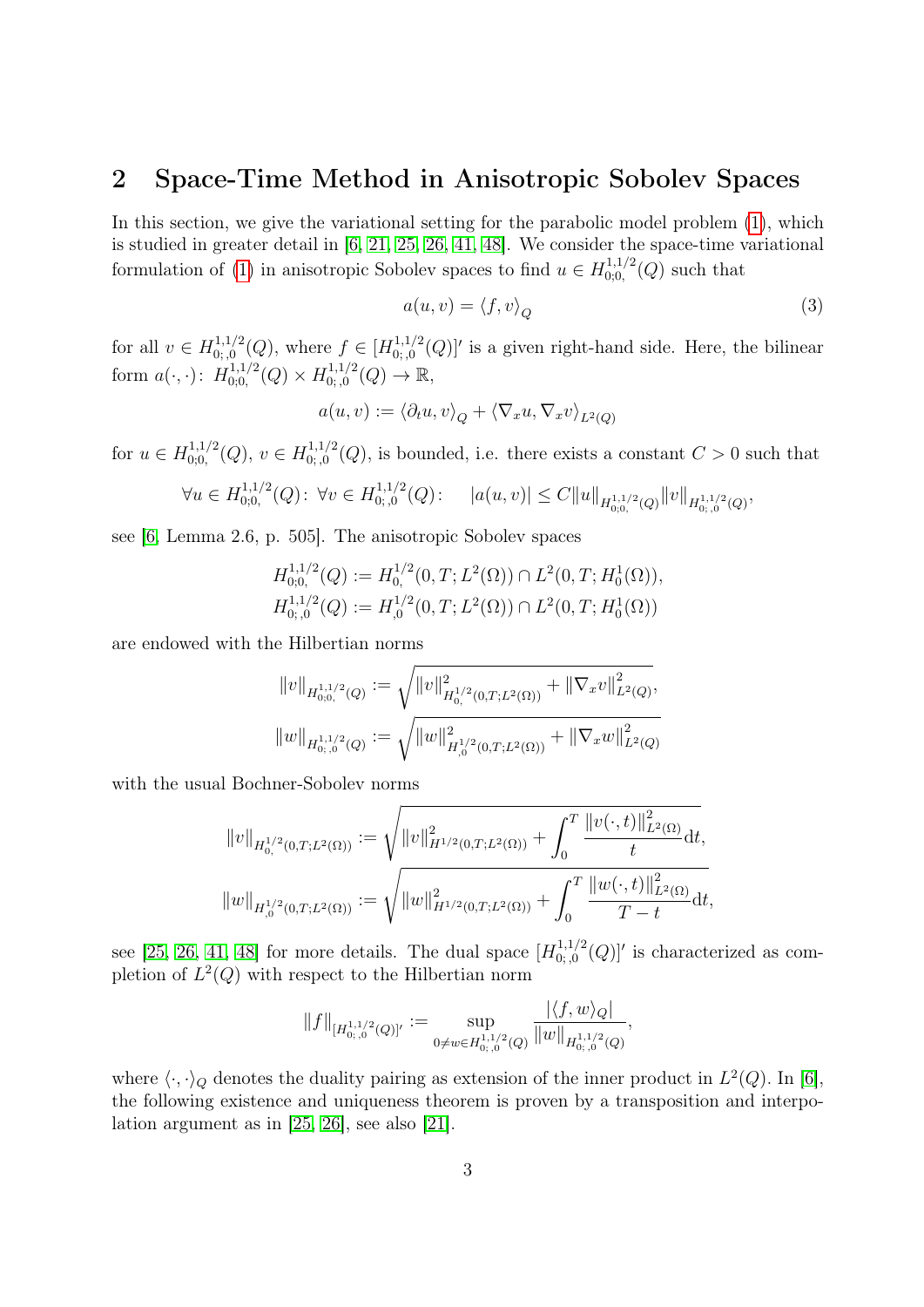**Theorem 2.1.** Let the right-hand side  $f \in [H]_{0:0}^{1,1/2}$  $\left[0.5,0.5\right]^{1,1/2}(Q)$ ]' be given. Then, the variational formulation [\(3\)](#page-2-1) has a unique solution  $u \in H_{0:0}^{1,1/2}$  $\int_{0;0,}^{1,1/2} (Q)$ , satisfying

$$
||u||_{H^{1,1/2}_{0;0,0}(Q)} \leq C||f||_{[H^{1,1/2}_{0;,0}(Q)]'}
$$

with a constant  $C > 0$ . Furthermore, the solution operator

$$
\mathcal{L}\colon [H_{0;0}^{1,1/2}(Q)]' \to H_{0;0,0}^{1,1/2}(Q), \quad \mathcal{L}f := u,
$$

is an isomorphism.

For simplicity, we only consider homogeneous Dirichlet conditions, where inhomogeneous Dirichlet conditions can be treated via homogenization as for the elliptic case, see [\[38,](#page-25-11) p. 61-62], since for any Dirichlet data  $g \in H^{1/2,1/4}(\Sigma)$ , an extension  $u_g \in H^{1,1/2}_{0,1}$  $_{;0,}^{1,1/2}(Q)$ with  $u_{g|\Sigma} = g$  exists, see [\[6,](#page-23-3) [9\]](#page-23-4) for more details.

For a discretization scheme, let the bounded Lipschitz domain  $\Omega \subset \mathbb{R}^d$  be an interval  $\Omega = (0, L)$  for  $d = 1$ , or polygonal for  $d = 2$ , or polyhedral for  $d = 3$ . For a tensor-product ansatz, we consider admissible decompositions

$$
\overline{Q} = \overline{\Omega} \times [0, T] = \bigcup_{i=1}^{N_x} \overline{\omega_i} \times \bigcup_{\ell=1}^{N_t} [t_{\ell-1}, t_{\ell}]
$$

with  $N := N_x \cdot N_t$  space-time elements, where the time intervals  $(t_{\ell-1}, t_\ell)$  with mesh sizes  $h_{t,\ell} = t_{\ell} - t_{\ell-1}$  are defined via the decomposition

$$
0 = t_0 < t_1 < t_2 < \cdots < t_{N_t-1} < t_{N_t} = T
$$

of the time interval  $(0, T)$ . The maximal and the minimal time mesh sizes are denoted by  $h_t := h_{t,\text{max}} := \max_{\ell} h_{t,\ell}$  and  $h_{t,\text{min}} := \min_{\ell} h_{t,\ell}$ , respectively. For the spatial domain  $\Omega$ , we consider a shape-regular sequence  $(\mathcal{T}_{\nu})_{\nu\in\mathbb{N}}$  of admissible decompositions

$$
\mathcal{T}_{\nu} := \{ \omega_i \subset \mathbb{R}^d \colon i = 1, \dots, N_x \}
$$

of  $\Omega$  into finite elements  $\omega_i \subset \mathbb{R}^d$  with mesh sizes  $h_{x,i}$  and the maximal mesh size  $h_x :=$ max<sub>i</sub>  $h_{x,i}$ . The spatial elements  $\omega_i$  are intervals for  $d = 1$ , triangles or quadrilaterals for  $d = 2$ , and tetrahedra or hexahedra for  $d = 3$ . Next, we introduce the finite element space

<span id="page-3-0"></span>
$$
Q_h^1(Q) := V_{h_x,0}^1(\Omega) \otimes S_{h_t}^1(0,T) \tag{4}
$$

of piecewise multilinear, continuous functions, i.e.

$$
V_{h_x,0}^1(\Omega) = \text{span}\{\psi_j^1\}_{j=1}^{M_x} \subset H_0^1(\Omega), \quad S_{h_t}^1(0,T) = \text{span}\{\varphi_\ell^1\}_{\ell=0}^{N_t} \subset H^1(0,T).
$$

In fact,  $V_{h_x,0}^1(\Omega)$  is either the space  $S_{h_x}^1(\Omega) \cap H_0^1(\Omega)$  of piecewise linear, continuous functions on intervals  $(d = 1)$ , triangles  $(d = 2)$ , and tetrahedra  $(d = 3)$ , or  $V_{h_x,0}^1(\Omega)$  is the space  $Q_{h_x}^1(\Omega) \cap H_0^1(\Omega)$  of piecewise linear/bilinear/trilinear, continuous functions on intervals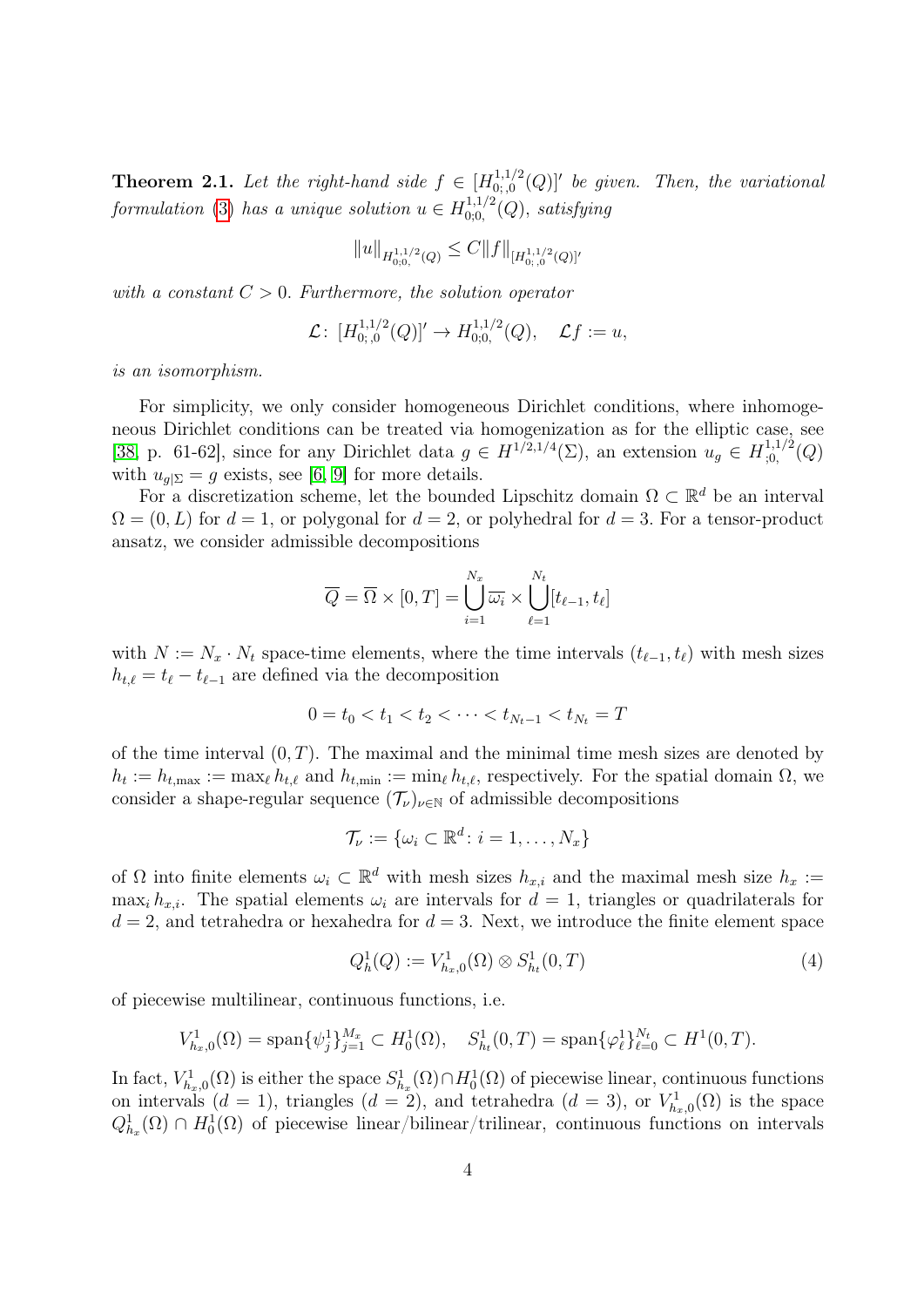$(d = 1)$ , quadrilaterals  $(d = 2)$ , and hexahedra  $(d = 3)$ . Analogously, for a fixed polynomial degree  $p \in \mathbb{N}$ , we consider the space of piecewise polynomial, continuous functions

<span id="page-4-2"></span>
$$
Q_h^p(Q) := V_{h_x,0}^p(\Omega) \otimes S_{h_t}^p(0,T). \tag{5}
$$

Using the finite element space  $(4)$ , it turns out that a discretization of  $(3)$  with the conforming ansatz space  $Q_h^1(Q) \cap H_{0;0,0}^{1,1/2}$  $\chi_{0,0,0}^{1,1/2}(Q)$  and the conforming test space  $Q_h^1(Q) \cap H_{0,0,0}^{1,1/2}$  $\binom{1,1/2}{0,0}(Q)$  is not stable, see [\[48,](#page-26-6) Section 3.3]. A possible way out is the modified Hilbert transformation  $\mathcal{H}_T$  defined by

$$
(\mathcal{H}_T u)(x,t) := \sum_{i=1}^{\infty} \sum_{k=0}^{\infty} u_{i,k} \cos\left(\left(\frac{\pi}{2} + k\pi\right) \frac{t}{T}\right) \phi_i(x), \quad (x,t) \in Q,
$$

where the given function  $u \in L^2(Q)$  is represented by

<span id="page-4-0"></span>
$$
u(x,t) = \sum_{i=1}^{\infty} \sum_{k=0}^{\infty} u_{i,k} \sin\left(\left(\frac{\pi}{2} + k\pi\right) \frac{t}{T}\right) \phi_i(x), \quad (x,t) \in Q,
$$
 (6)

with the eigenfunctions  $\phi_i \in H_0^1(\Omega)$  and eigenvalues  $\mu_i \in \mathbb{R}$ , satisfying

$$
-\Delta \phi_i = \mu_i \phi_i \quad \text{ in } \Omega, \quad \phi_i = 0 \quad \text{ on } \partial \Omega, \quad ||\phi_i||_{L^2(\Omega)} = 1, \quad i \in \mathbb{N}.
$$

This approach was introduced recently in [\[41\]](#page-26-5) and [\[48,](#page-26-6) Section 3.4]. The novel transformation  $\mathcal{H}_T$  acts on the finite terminal  $(0, T)$ , whereas analogous considerations of an infinite time interval  $(0, \infty)$  with the classical Hilbert transformation are investigated in [\[8,](#page-23-2) [11,](#page-24-8) [12,](#page-24-9) [24\]](#page-25-5). The most important properties of  $\mathcal{H}_T$  are summarized in the following, see [\[41,](#page-26-5) [42,](#page-26-7) [47,](#page-26-8) [48\]](#page-26-6). The map

$$
\mathcal{H}_T\colon H^{1,1/2}_{0,0,}(Q)\to H^{1,1/2}_{0,0}(Q)
$$

is norm preserving, bijective and fulfills the coercivity property

<span id="page-4-3"></span>
$$
\langle \partial_t u, \mathcal{H}_T v \rangle_Q = \frac{1}{2} \sum_{i=1}^{\infty} \sum_{k=0}^{\infty} \left( \frac{\pi}{2} + k\pi \right) u_{i,k} \cdot v_{i,k} =: \langle u, v \rangle_{H^{1/2}_{0,}(0,T;L^2(\Omega)),F}
$$
(7)

for functions  $u, v \in H_0^{1/2}$  $u_{i,k}^{1/2}(0,T;L^2(\Omega))$  with expansion coefficients  $u_{i,k}, v_{i,k}$  as in [\(6\)](#page-4-0). Note that the norm induced by the inner product  $\langle \cdot, \cdot \rangle_{H_{0,2}^{1/2}(0,T;L^2(\Omega)),F}$  is equivalent to the norm  $\lVert \cdot \rVert_{H^{1/2}_0(0,T;L^2(\Omega))}$ . Moreover, the relations

$$
\forall v \in L^{2}(Q): \quad \langle v, \mathcal{H}_{T}v \rangle_{L^{2}(Q)} \ge 0,
$$
  

$$
\forall s > 0: \forall v \in H_{0}^{s}(0, T; L^{2}(\Omega)), v \neq 0: \quad \langle v, \mathcal{H}_{T}v \rangle_{L^{2}(Q)} > 0
$$
 (8)

hold true. With the modified Hilbert transformation  $\mathcal{H}_T$ , the variational formulation [\(3\)](#page-2-1) is equivalent to find  $u \in H_{0:0}^{1,1/2}$  $_{0,0,0}^{(1,1/2)}(Q)$  such that

<span id="page-4-4"></span><span id="page-4-1"></span>
$$
\forall v \in H_{0,0,}^{1,1/2}(Q): a(u, \mathcal{H}_T v) = \langle f, \mathcal{H}_T v \rangle_Q.
$$
\n(9)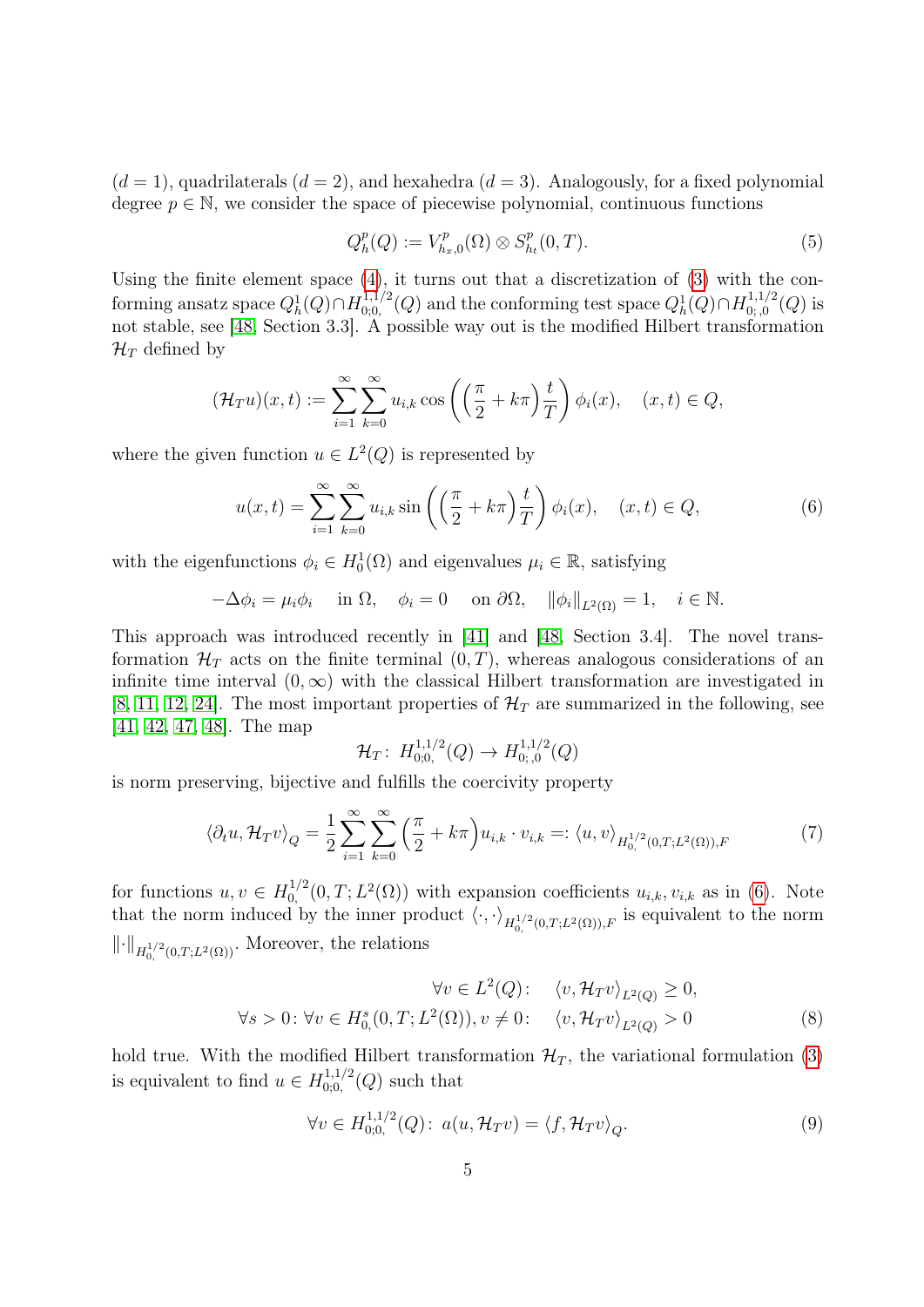Hence, unique solvability of the variational formulation [\(9\)](#page-4-1) follows from the unique solvability of [\(3\)](#page-2-1), which implies the stability estimate

$$
\forall u \in H_{0;0,}^{1,1/2}(Q): c \|u\|_{H_{0;0,}^{1,1/2}(Q)} \leq \sup_{0 \neq v \in H_{0;0,}^{1,1/2}(Q)} \frac{|a(u, \mathcal{H}_T v)|}{\|v\|_{H_{0;0,}^{1,1/2}(Q)}}
$$

with a constant  $c > 0$ . When using some conforming space-time finite element space  $\mathcal{V}_h \subset$  $H_{0:0}^{1,1/2}$  $(0,0,0,0)$ , the Galerkin variational formulation of [\(9\)](#page-4-1) is to find  $u_h \in V_h$  such that

<span id="page-5-0"></span>
$$
\forall v_h \in \mathcal{V}_h \colon a(u_h, \mathcal{H}_T v_h) = \langle f, \mathcal{H}_T v_h \rangle_Q. \tag{10}
$$

Note that ansatz and test spaces are equal. In [\[48\]](#page-26-6), the following theorem is proven.

<span id="page-5-1"></span>Theorem 2.2. Let  $\mathcal{V}_h \subset H_{0:0}^{1,1/2}$  $\hat{\theta}_{0;0,0}^{1,1/2}(Q)$  be a conforming space-time finite element space and let  $f \in [H_0^{1,1/2}]$  $\{a_{0,i,0}^{(1,1/2)}(Q)\}$  be a given right-hand side. Then, a unique solution  $u_h \in \mathcal{V}_h$  of the Galerkin variational formulation [\(10\)](#page-5-0) exists. If, in addition, the right-hand side fulfills  $f \in [H_0^{1/2}]$  $\big[ \begin{smallmatrix} 1/2 \ 0, T; L^2(\Omega) \end{smallmatrix} \big]$ '  $\subset [H^{1,1/2}_{0,0}]$  $\mathcal{L}_{0,0}^{1,1/2}(Q)$ ', then the stability estimate

$$
||u_h||_{H_0^{1/2}(0,T;L^2(\Omega))} \leq c||f||_{[H_0^{1/2}(0,T;L^2(\Omega))]'}
$$

is true with a constant  $c > 0$ .

Theorem [2.2](#page-5-1) states that, under the assumption  $f \in [H_0^{1/2}]$  $\int_{0}^{1/2} (0, T; L^{2}(\Omega)) ]',$  any conforming space-time finite element space  $\mathcal{V}_h \subset H_{0,0}^{1,1/2}$  $(0,0,0,0)$  leads to an unconditionally stable method, i.e. no CFL condition is required. For the choice of the tensor-product space-time finite element space

$$
\mathcal{V}_h = Q_h^p(Q) \cap H_{0;0,}^{1,1/2}(Q)
$$

from [\(5\)](#page-4-2), the Galerkin variational formulation [\(10\)](#page-5-0) to find  $u_h \in Q_h^p$  $_{h}^{p}(Q)\cap H_{0;0,}^{1,1/2}$  $C^{1,1/2}_{0,0,0}(Q)$  such that

$$
\forall v_h \in Q_h^p(Q) \cap H_{0;0,}^{1,1/2}(Q): a(u_h, \mathcal{H}_T v_h) = \langle f, \mathcal{H}_T v_h \rangle_Q
$$

fulfills the space-time error estimates

$$
||u - u_h||_{H_0^{1/2}(0,T;L^2(\Omega))} \le ch^{p+1/2},\tag{11}
$$

$$
||u - u_h||_{L^2(Q)} \le c h^{p+1}, \tag{12}
$$

<span id="page-5-4"></span><span id="page-5-3"></span><span id="page-5-2"></span>
$$
|u - u_h|_{H^1(Q)} \le c h^p \tag{13}
$$

with  $h = \max\{h_t, h_x\}$  and with a constant  $c > 0$  for a sufficiently smooth solution  $u \in$  $H_{0:0}^{1,1/2}$  $\partial_{0,0,0}^{1,1/2}(Q)$  of [\(3\)](#page-2-1) and a sufficiently regular boundary  $\partial\Omega$ , where for the  $H^1(Q)$  error estimate [\(13\)](#page-5-2), the sequence  $(\mathcal{T}_{\nu})_{\nu\in\mathbb{N}}$  of decompositions of  $\Omega$  is additionally assumed to be globally quasi-uniform, see [\[41,](#page-26-5) [48\]](#page-26-6) for details.

In the remainder of this work, we consider  $p = 1$ , i.e. the tensor-product space of piecewise linear, continuous functions  $\mathcal{V}_h = Q_h^1(Q) \cap H_{0;0,0}^{1,1/2}$  $_{0,0,0}^{1,1/2}(Q)$ , where analogous results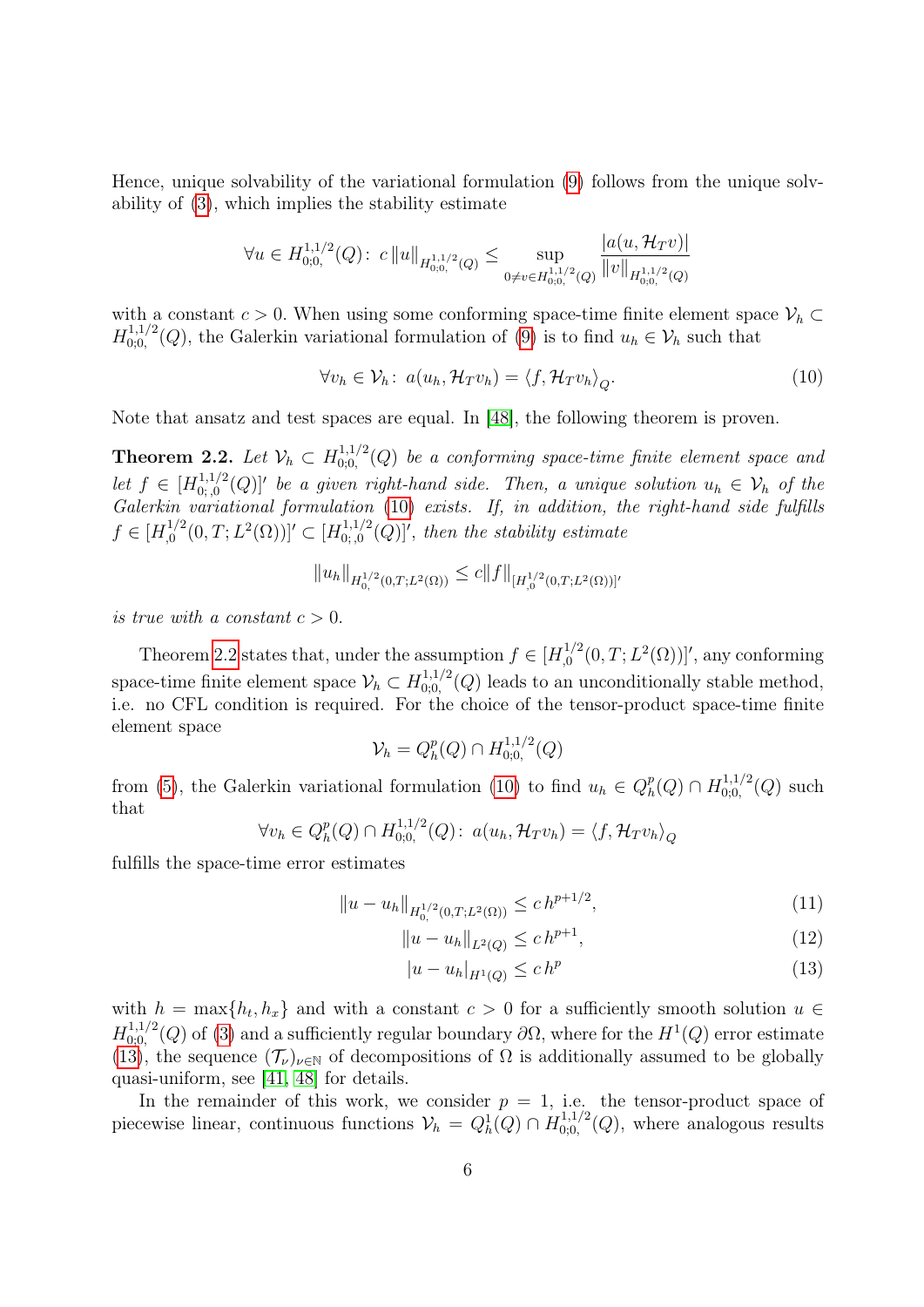hold true for an arbitrary polynomial degree  $p > 1$ . So, the number of the degrees of freedom is given by

$$
\text{dof} = N_t \cdot M_x.
$$

For an easier implementation, we approximate the right-hand side  $f \in L^2(Q)$  by

<span id="page-6-2"></span>
$$
f \approx Q_h^0 f = \sum_{j=1}^{N_x} \sum_{\ell=1}^{N_t} f_{j,\ell} \psi_j^0 \varphi_\ell^0 \in S_{h_x}^0(\Omega) \otimes S_{h_t}^0(0,T) \tag{14}
$$

with coefficients  $f_{j,\ell} \in \mathbb{R}$ , where  $Q_h^0: L^2(Q) \to S_{h_x}^0(\Omega) \otimes S_{h_t}^0(0,T)$  is the  $L^2(Q)$  projection on the piecewise constant functions  $S_{h_x}^0(\Omega) \otimes S_{h_t}^0(0,T)$  with  $S_{h_x}^0(\Omega) = \text{span}\{\psi_j^0\}_{j=1}^{N_x}$  and  $S_{h_t}^0(0,T) = \text{span}\{\varphi_\ell^0\}_{\ell=1}^{N_t}$ . So, we consider the perturbed variational formulation to find  $\widetilde{u}_h \in Q_h^1(Q) \cap H_{0,0}^{1,1/2}$  $_{0,0,0}^{(1,1/2)}(Q)$  such that

<span id="page-6-0"></span>
$$
\forall v_h \in Q_h^1(Q) \cap H_{0,0}^{1,1/2}(Q): \ a(\widetilde{u}_h, \mathcal{H}_T v_h) = \left\langle Q_h^0 f, \mathcal{H}_T v_h \right\rangle_{L^2(Q)}.
$$
 (15)

Note that, for piecewise linear functions, i.e.  $p = 1$ , the space-time error estimates [\(11\)](#page-5-3), [\(12\)](#page-5-4), [\(13\)](#page-5-2) are not spoilt. Note additionally that, for  $p > 1$ , a projection on polynomials of degree  $p-1$  should be used instead of  $Q_h^0$  for preserving the space-time error estimates [\(11\)](#page-5-3), [\(12\)](#page-5-4), [\(13\)](#page-5-2). After an appropriate ordering of the degrees of freedom, the discrete variational formulation [\(15\)](#page-6-0) is equivalent to the global linear system

<span id="page-6-1"></span>
$$
K_h \underline{u} = \underline{\widetilde{F}}^{\mathcal{H}_T} \tag{16}
$$

with the system matrix

$$
K_h = A_{h_t}^{\mathcal{H}_T} \otimes M_{h_x} + M_{h_t}^{\mathcal{H}_T} \otimes A_{h_x} \in \mathbb{R}^{N_t \cdot M_x \times N_t \cdot M_x},
$$

where  $M_{h_x} \in \mathbb{R}^{M_x \times M_x}$  and  $A_{h_x} \in \mathbb{R}^{M_x \times M_x}$  denote spatial mass and stiffness matrices given by

<span id="page-6-3"></span>
$$
M_{h_x}[i,j] = \langle \psi_j^1, \psi_i^1 \rangle_{L^2(\Omega)}, \quad A_{h_x}[i,j] = \langle \nabla_x \psi_j^1, \nabla_x \psi_i^1 \rangle_{L^2(\Omega)}, \quad i,j = 1,\ldots,M_x,
$$
 (17)

and  $M_{h_t}^{\mathcal{H}_T} \in \mathbb{R}^{N_t \times N_t}$  and  $A_{h_t}^{\mathcal{H}_T}$  $\mathcal{H}_T$   $\in \mathbb{R}^{N_t \times N_t}$  are defined by

$$
M_{h_t}^{\mathcal{H}_T}[\ell,k] := \left\langle \varphi_k^1, \mathcal{H}_T \varphi_\ell^1 \right\rangle_{L^2(0,T)}, \quad A_{h_t}^{\mathcal{H}_T}[\ell,k] := \left\langle \partial_t \varphi_k^1, \mathcal{H}_T \varphi_\ell^1 \right\rangle_{L^2(0,T)}
$$

for  $\ell, k = 1, \ldots, N_t$ . Note that the matrix  $A_{h_t}^{\mathcal{H}_T}$  $\mathcal{H}_n^T$  is dense, symmetric and positive definite, see [\(7\)](#page-4-3), whereas the matrix  $M_{h_t}^{\mathcal{H}_T}$  is dense, nonsymmetric and positive definite, see [\(8\)](#page-4-4). Additionally, the vector of the right-hand side in [\(16\)](#page-6-1) is given by

$$
\underline{\widetilde{F}}^{\mathcal{H}_T} := \left(\underline{\widetilde{f}}_1, \ldots, \underline{\widetilde{f}}_{M_x}\right)^{\top} \in \mathbb{R}^{N_t \cdot M_x}
$$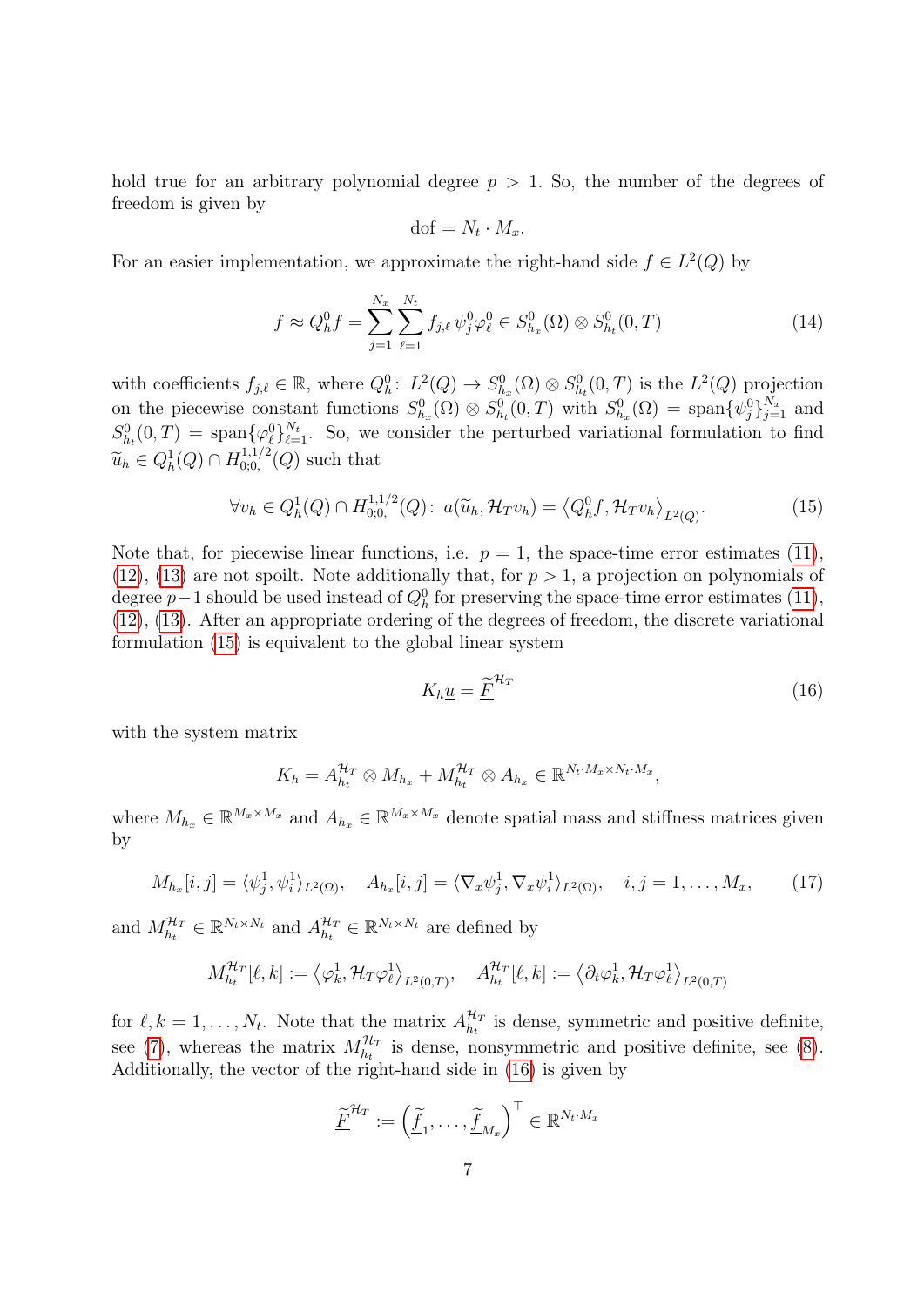with the vectors  $\tilde{f}_i \in \mathbb{R}^{N_t}$ ,  $i = 1, \ldots, M_x$ , where, with the help of [\(14\)](#page-6-2),

$$
\underline{\widetilde{f}}_i[k] := \left\langle Q_h^0 f, \psi_i^1 \mathcal{H}_T \varphi_k^1 \right\rangle_{L^2(Q)} = \sum_{j=1}^{N_x} \sum_{\ell=1}^{N_t} f_{j,\ell} \left\langle \psi_j^0, \psi_i^1 \right\rangle_{L^2(\Omega)} \left\langle \varphi_\ell^0, \mathcal{H}_T \varphi_k^1 \right\rangle_{L^2(0,T)},
$$

 $k = 1, \ldots, N_t$ . To assemble the vector of the right-hand side in [\(16\)](#page-6-1), the relation

 $\underline{f}_i[k] := F[i, k], \qquad i = 1, \dots, M_x, \ k = 1, \dots, N_t,$ 

holds true with  $\widetilde{F} := M_{h_x}^{1,0}$  $\bar{h}_x^{1,0}F(C_{h_t}^{\mathcal{H}_T})$  $(\mathcal{H}_T^{\mathcal{H}_T})^{\top} \in \mathbb{R}^{M_x \times N_t}$ , where

$$
M_{h_x}^{1,0}[i,j] := \langle \psi_j^0, \psi_i^1 \rangle_{L^2(\Omega)}, \qquad i = 1, ..., M_x, j = 1, ..., N_x, \nF[j, \ell] := f_{j,\ell}, \qquad j = 1, ..., N_x, \ell = 1, ..., N_t, \nC_{h_t}^{\mathcal{H}_T}[k, \ell] := \langle \varphi_\ell^0, \mathcal{H}_T \varphi_k^1 \rangle_{L^2(0,T)}, \qquad k = 1, ..., N_t, \ell = 1, ..., N_t.
$$

# <span id="page-7-0"></span>3 Preliminaries for the Space-Time Solvers

In this section, some properties of the Kronecker product and direct solvers, which are needed in Section [4,](#page-9-0) are summarized.

## 3.1 Kronecker Product

In this subsection, some basic properties of the Kronecker product are stated, see, e.g., [\[18,](#page-24-10) [37\]](#page-25-8). Let  $A, C \in \mathbb{C}^{N_A \times N_A}$ ,  $B, D \in \mathbb{C}^{N_B \times N_B}$  and  $X \in \mathbb{C}^{N_A \times N_B}$  be given matrices for  $N_A, N_B \in \mathbb{N}$ . The Kronecker product is defined as the matrix

$$
A \otimes B := \begin{pmatrix} A[1,1]B & A[1,2]B & \cdots & A[1,N_A]B \\ A[2,1]B & A[2,2]B & \cdots & A[2,N_A]B \\ \vdots & \vdots & \ddots & \vdots \\ A[N_A,1]B & A[N_A,2]B & \cdots & A[N_A,N_A]B \end{pmatrix} \in \mathbb{C}^{N_A \cdot N_B \times N_A \cdot N_B}.
$$

Furthermore, the vectorization of a matrix converts the matrix into a column vector, i.e. we define

 $\mathrm{vec}(X) := (X[1,1], X[2,1], \ldots, X[N_A,1], X[1,2], \ldots, X[N_A, N_B])^{\top} \in \mathbb{C}^{N_A \cdot N_B \times 1}.$ 

In the remainder of this work, we use the following properties of the Kronecker product and the vectorization of a matrix:

• For the conjugate transposition and transposition, it holds true that

$$
(A \otimes B)^* = A^* \otimes B^*
$$
 and  $(A \otimes B)^{\top} = A^{\top} \otimes B^{\top}.$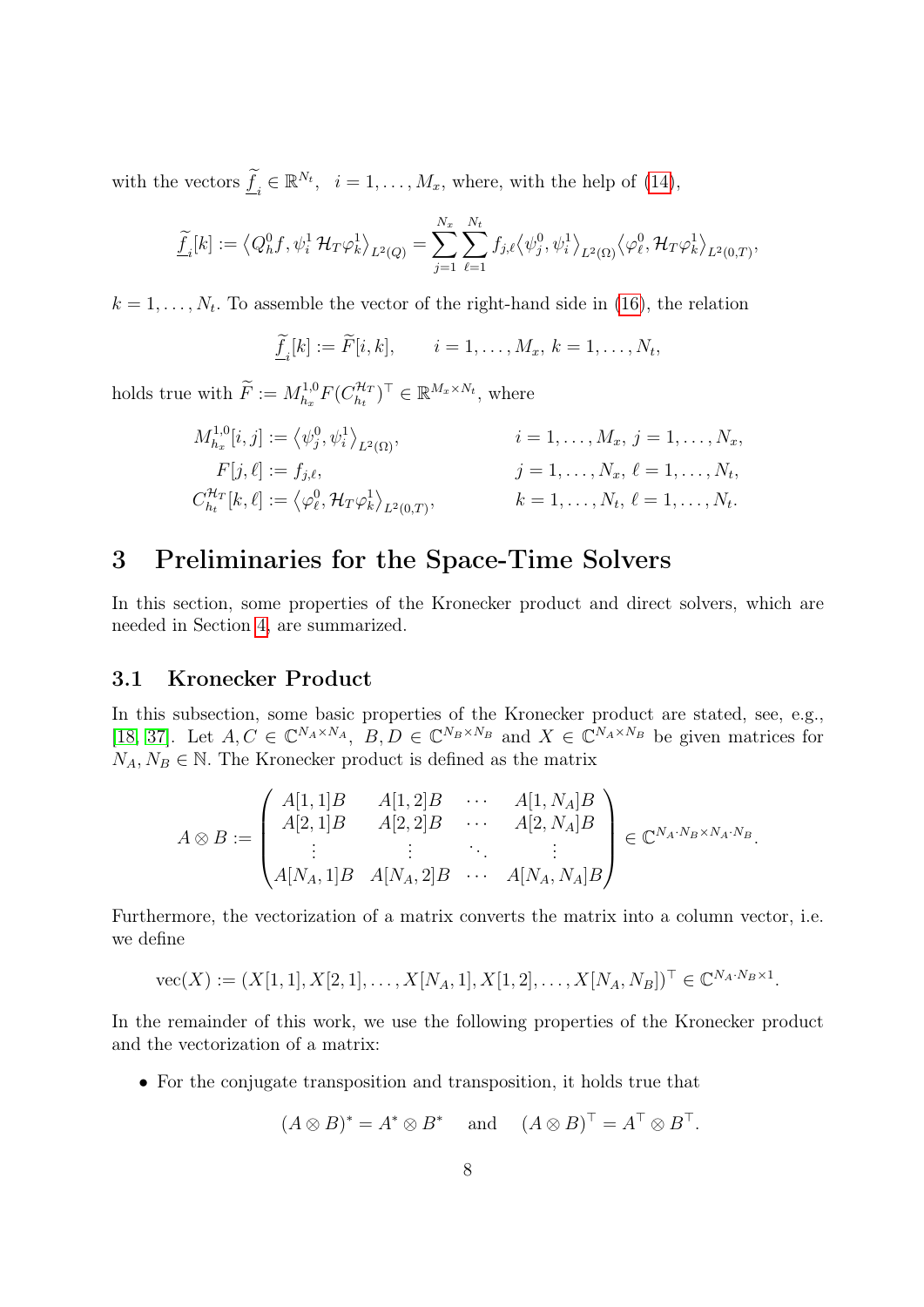• For regular matrices  $A, B$ , we have

$$
(A \otimes B)^{-1} = A^{-1} \otimes B^{-1}.
$$

• The mixed-product property

$$
(A \otimes B)(C \otimes D) = (AC) \otimes (BD)
$$

is valid.

• It holds true that

<span id="page-8-0"></span>
$$
\text{vec}(AXB) = (B^\top \otimes A)\text{vec}(X),\tag{18}
$$

where also in the case of complex matrices, only the transposition is applied.

For a given vector  $\underline{v} \in \mathbb{C}^{N_A \cdot N_B}$ , define the matrix

$$
V := \begin{pmatrix} \underline{v}_1 & \underline{v}_2 & \cdots & \underline{v}_{N_B} \end{pmatrix} \in \mathbb{C}^{N_A \times N_B}
$$

with  $\underline{v}_i \in \mathbb{C}^{N_A}$  given by  $\underline{v}_i[k] = \underline{v}[(i-1)N_A + k]$  for  $k = 1, \ldots, N_A$ ,  $i = 1, \ldots, N_B$ , i.e.  $\text{vec}(V) = \underline{v}$ . Then, the equality [\(18\)](#page-8-0) yields

<span id="page-8-1"></span>
$$
(BT \otimes A)\underline{v} = (BT \otimes A)\text{vec}(V) = \text{vec}(AVB).
$$
\n(19)

## <span id="page-8-2"></span>3.2 Sparse Direct Solver

In this subsection, we repeat some properties of sparse direct solver, like left-looking/rightlooking/multifrontal methods, for solving linear systems  $K_{h_x} \leq g$ , see, e.g., [\[7,](#page-23-6) [10,](#page-23-7) [17,](#page-24-11) [22,](#page-24-12) [27,](#page-25-12) [30,](#page-25-13) [34\]](#page-25-14). Here,  $K_{h_x} \in \mathbb{C}^{n \times n}$  is a sparse matrix coming from finite element/difference discretizations of a physical domain  $\Omega \subset \mathbb{R}^d$ ,  $d = 1, 2, 3$ , like the spatial mass or stiffness matrix [\(17\)](#page-6-3). Sparse direct solvers exploit the sparsity pattern of the system matrix  $K_{h_x}$ , and are based on a divide-and-conquer technique, which can be interpreted as procedure of subdividing the physical domain  $\Omega$ , which leads also to a subdivision of the degrees of freedom. Usually, the following steps have to be applied in such a method:

- 1. Ordering Step, e.g., minimum degree or nested dissection methods,
- 2. Symbolic Factorization Step,
- 3. Numerical Factorization Step,
- 4. Solving Step.

For structured grids, the complexity of these methods is summarized in Table [1.](#page-9-1)

There are several open-source software packages for sparse direct solvers. In this paper, we use only the sparse direct solver MUMPS 5.3.3 [\[1,](#page-23-8) [2\]](#page-23-9).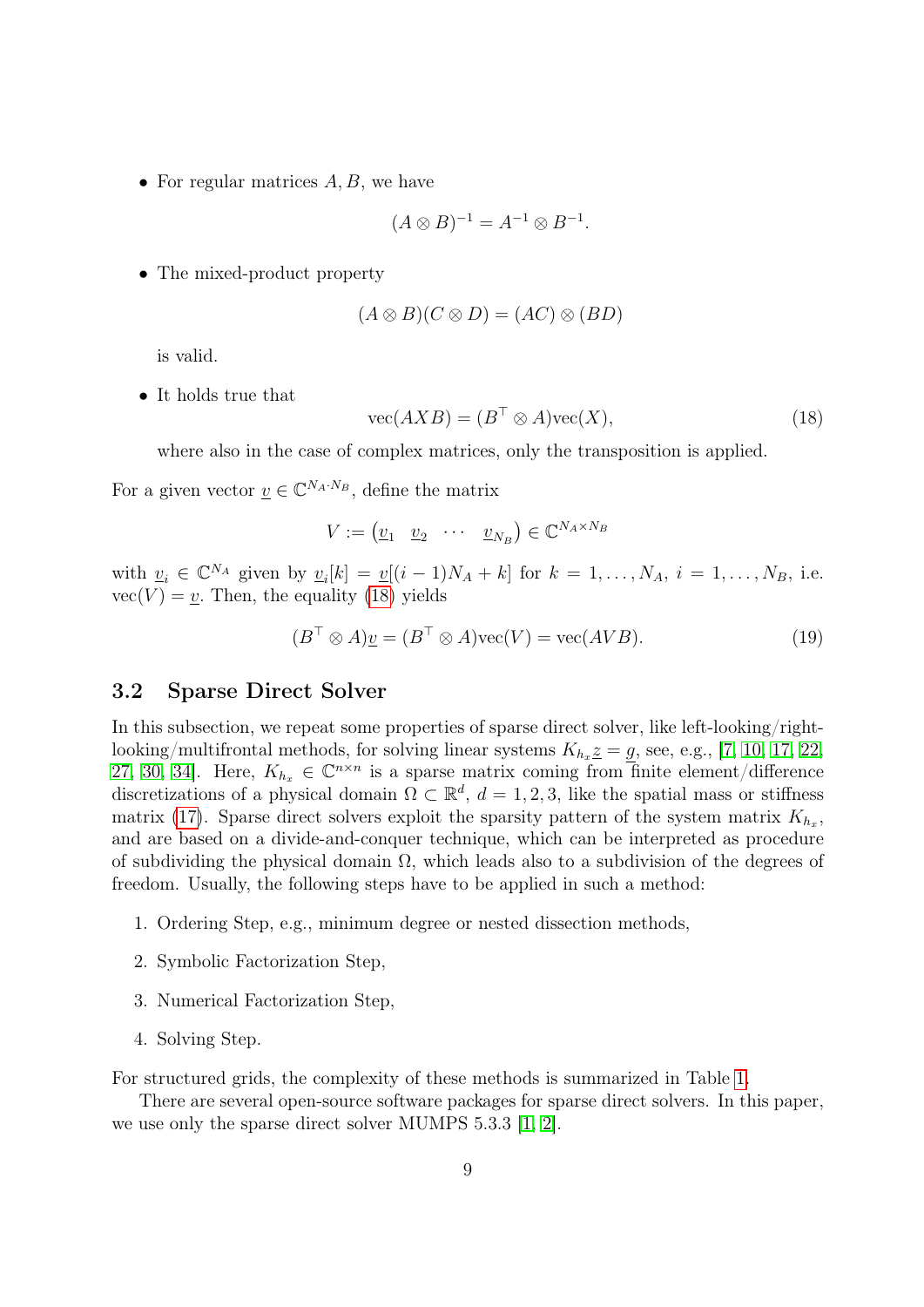| Ordering and Factorization Steps Solving Step |                        | Memory                 |
|-----------------------------------------------|------------------------|------------------------|
| $\mathcal{O}(n)$                              | $\mathcal{O}(n)$       | $\mathcal{O}(n)$       |
| $\mathcal{O}(n^{3/2})$                        | $\mathcal{O}(n \ln n)$ | $\mathcal{O}(n \ln n)$ |
| $\mathcal{O}(n^2)$                            | $\mathcal{O}(n^{4/3})$ | $\mathcal{O}(n^{4/3})$ |

<span id="page-9-1"></span>Table 1: Summary of the complexity of sparse direct solver for sparse matrices coming from structured grids.

# <span id="page-9-0"></span>4 Space-Time Solvers

In this section, efficient solvers for the large-scale space-time system [\(16\)](#page-6-1) are developed. Our new solver is based on [\[19,](#page-24-3) Section 3] and [\[44,](#page-26-9) Section 4], where analogous results are derived for methods in isogeometric analysis. In greater detail, we state solvers for the global linear system

<span id="page-9-2"></span>
$$
(A_{h_t}^{\mathcal{H}_T} \otimes M_{h_x} + M_{h_t}^{\mathcal{H}_T} \otimes A_{h_x}) \underline{u} = \underline{\widetilde{F}}^{\mathcal{H}_T} \tag{20}
$$

given in [\(16\)](#page-6-1) with the symmetric, positive definite matrices  $M_{h_x} \in \mathbb{R}^{M_x \times M_x}, A_{h_x} \in \mathbb{R}^{M_x \times M_x},$  $A_{h_+}^{\mathcal{H}_T}$  $\mathcal{H}_T^T \in \mathbb{R}^{N_t \times N_t}$  and the nonsymmetric, positive definite matrix  $M_{h_t}^{\mathcal{H}_T} \in \mathbb{R}^{N_t \times N_t}$ . Since [\(20\)](#page-9-2) is a (generalized) Sylvester equation, we can apply the Bartels-Stewart method [\[5\]](#page-23-5) with real- or complex-Schur decomposition and the Fast Diagonalization method [\[29\]](#page-25-7) to solve [\(20\)](#page-9-2), see also [\[16,](#page-24-6) [37\]](#page-25-8). In all three cases, the matrix pencil  $(M_{h_t}^{\mathcal{H}_T}, A_{h_t}^{\mathcal{H}_T})$  is decomposed in the form

$$
(A_{h_t}^{\mathcal{H}_T})^{-1} M_{h_t}^{\mathcal{H}_T} = X_t Z_t X_t^{-1}
$$

with real, regular matrices  $X_t, Z_t \in \mathbb{R}^{N_t \times N_t}$ , where  $Z_t$  is an upper (quasi-)triangular matrix, or complex, regular matrices  $X_t, Z_t \in \mathbb{C}^{N_t \times N_t}$ , where  $Z_t$  is an upper triangular or diagonal matrix. Defining −1

$$
Y_t := (A_{h_t}^{\mathcal{H}_T} X_t)^{-1}
$$

gives the representations

$$
A_{h_t}^{\mathcal{H}_T} = Y_t^{-1} X_t^{-1} \quad \text{and} \quad M_{h_t}^{\mathcal{H}_T} = \underbrace{A_{h_t}^{\mathcal{H}_T}}_{=Y_t^{-1} X_t^{-1}} X_t Z_t X_t^{-1} = Y_t^{-1} Z_t X_t^{-1}.
$$

Hence, the global linear system is equivalent to solving

$$
(Y_t^{-1} \otimes I_{M_x})(I_{N_t} \otimes M_{h_x} + Z_t \otimes A_{h_x})(X_t^{-1} \otimes I_{M_x})\underline{u} = \underline{\widetilde{F}}^{\mathcal{H}_T}
$$

with the identity matrices  $I_{N_t} \in \mathbb{R}^{N_t \times N_t}$  and  $I_{M_x} \in \mathbb{R}^{M_x \times M_x}$ . Thus, the solution of [\(20\)](#page-9-2) is given by  $\overline{u}$ 

<span id="page-9-3"></span>
$$
\underline{u} = (X_t \otimes I_{M_x})(I_{N_t} \otimes M_{h_x} + Z_t \otimes A_{h_x})^{-1}(Y_t \otimes I_{M_x})\underline{\widetilde{F}}^{\mathcal{H}_T}.
$$
\n(21)

The first step in [\(21\)](#page-9-3) is the calculation of the vector

<span id="page-9-4"></span>
$$
\underline{g} := (\underline{g}_1, \underline{g}_2, \dots, \underline{g}_{N_t})^\top := (Y_t \otimes I_{M_x}) \underline{\tilde{F}}^{\mathcal{H}_T} = \text{vec}\left(\hat{F}(A_{h_t}^{\mathcal{H}_T})^{-1} X_t^{-\top}\right) \in \mathbb{C}^{N_t \cdot M_x} \tag{22}
$$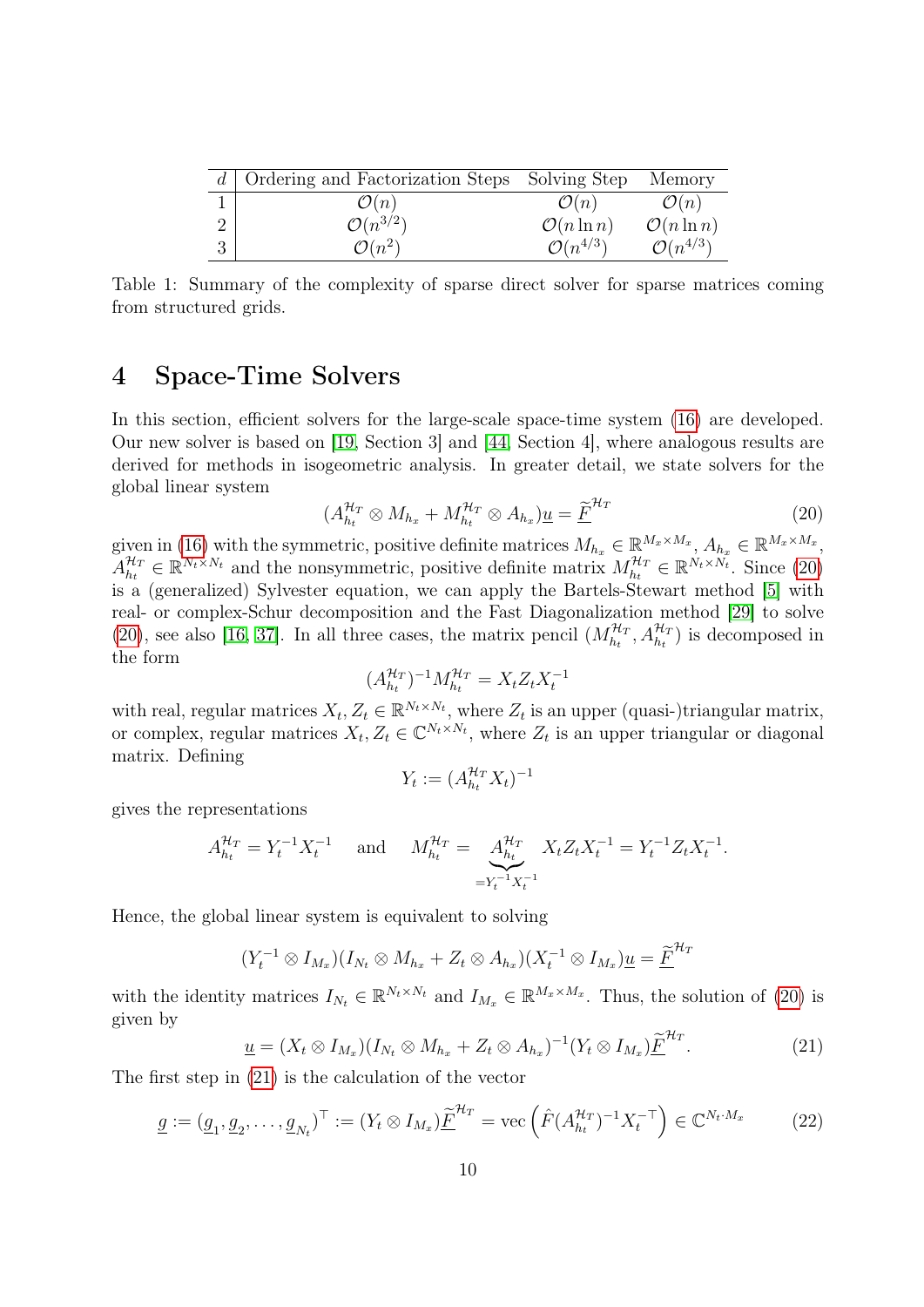with a matrix  $\hat{F} \in \mathbb{R}^{M_x \times N_t}$  corresponding to the relation [\(19\)](#page-8-1), satisfying  $\text{vec}(\hat{F}) = \underline{\tilde{F}}^{H_T}$ , where  $\underline{g}_i \in \mathbb{C}^{M_x}$ . The second step in [\(21\)](#page-9-3) is to solve the linear system

$$
(I_{N_t} \otimes M_{h_x} + Z_t \otimes A_{h_x})^{-1} \underline{z} = \underline{g}
$$

for the vector

$$
\underline{z} = (\underline{z}_1, \underline{z}_2, \dots, \underline{z}_{N_t})^\top \in \mathbb{C}^{N_t \cdot M_x},
$$

where  $\underline{z}_{\ell} \in \mathbb{C}^{M_x}, \ell = 1, \ldots, N_t$ , which is analyzed in greater detail in the following subsections. The third step in [\(21\)](#page-9-3) is the calculation of the desired unknown

<span id="page-10-1"></span>
$$
\underline{u} = (X_t \otimes I_{M_x})\underline{z} = \text{vec}\left(ZX_t^\top\right) \in \mathbb{R}^{N_t \cdot M_x} \tag{23}
$$

with a matrix  $Z \in \mathbb{C}^{M_x \times N_t}$  corresponding to the relation [\(19\)](#page-8-1), satisfying  $\text{vec}(Z) = \underline{z}$ .

# 4.1 Eigenvalues of the Matrix Pencil  $(M^{{\mathcal{H}}_T}_{h_t}, A^{{\mathcal{H}}_T}_{h_t})$

In this subsection, we investigate the generalized eigenvalue problem

<span id="page-10-3"></span>
$$
M_{h_t}^{\mathcal{H}_T} \underline{z} = \lambda A_{h_t}^{\mathcal{H}_T} \underline{z} \tag{24}
$$

with eigenvalues  $\lambda = \alpha + \iota \beta \in \mathbb{C}$  and eigenvectors  $\underline{z} = \underline{x} + \iota \underline{y} \in \mathbb{C}^{N_t}$ . As the matrix  $M_{h_t}^{\mathcal{H}_T}$  is nonsymmetric, we have  $\Im(\lambda) = \beta \neq 0$  in general, where the complex eigenvalues occur in conjugate pairs  $\lambda = \alpha \pm i\beta$ . On the other hand, since the matrices  $M_{h_t}^{\mathcal{H}_T}$  and  $A_{h_t}^{\mathcal{H}_T}$  $\frac{\mathcal{H}_T}{h_t}$  are positive definite, and  $A_{h}^{\mathcal{H}_T}$  $\frac{H_T}{h_t}$  is symmetric, it follows immediately from [\[19,](#page-24-3) Lemma 3.2] that

<span id="page-10-2"></span>
$$
\Re(\lambda) = \alpha > 0 \tag{25}
$$

without any restriction on the mesh. Additionally, this property remains true for any conforming tensor-product ansatz space  $\mathcal{V}_h$  in [\(10\)](#page-5-0), e.g., any polynomial degree  $p \in \mathbb{N}$ . In Subsection [5.1,](#page-19-0) numerical examples, which investigate the eigenvalues  $\lambda$ , are given.

## <span id="page-10-4"></span>4.2 Bartels-Stewart Method with Real-Schur Decomposition

The aim of this subsection is to derive an algorithm on the basis of the Bartels-Stewart method with real-Schur decomposition [\[5,](#page-23-5) [16,](#page-24-6) [37\]](#page-25-8). Therefore, a real-Schur decomposition of the matrix pencil  $(M_{h_t}^{\mathcal{H}_T}, A_{h_t}^{\mathcal{H}_T})$  is used in the form

<span id="page-10-0"></span>
$$
\left(A_{h_t}^{\mathcal{H}_T}\right)^{-1}M_{h_t}^{\mathcal{H}_T} = Q_t R_t Q_t^\top \tag{26}
$$

with the orthogonal matrix  $Q_t := X_t \in \mathbb{R}^{N_t \times N_t}$  and the upper quasi-triangular matrix  $R_t :=$  $Z_t \in \mathbb{R}^{N_t \times N_t}$ , where the diagonals of  $R_t$  have  $2 \times 2$  and  $1 \times 1$  blocks, corresponding to complex and real eigenvalues of the matrix  $(A_{h}^{\mathcal{H}_I})$  $\{H_T \atop h_t}$  –1 $M_{h_t}^{\mathcal{H}_T}$ . In greater detail, let  $\lambda_1, \ldots, \lambda_{N_t} \in \mathbb{C}$  be the eigenvalues of the matrix  $(A_{h}^{\mathcal{H}_T})$  ${}_{h_t}^{\mathcal{H}_T}$   ${}_{h_t}^{-1}$   $M_{h_t}^{\mathcal{H}_T}$   $\in \mathbb{R}^{N_t \times N_t}$ . To each real eigenvalue  $\lambda \in \mathbb{R}$ , we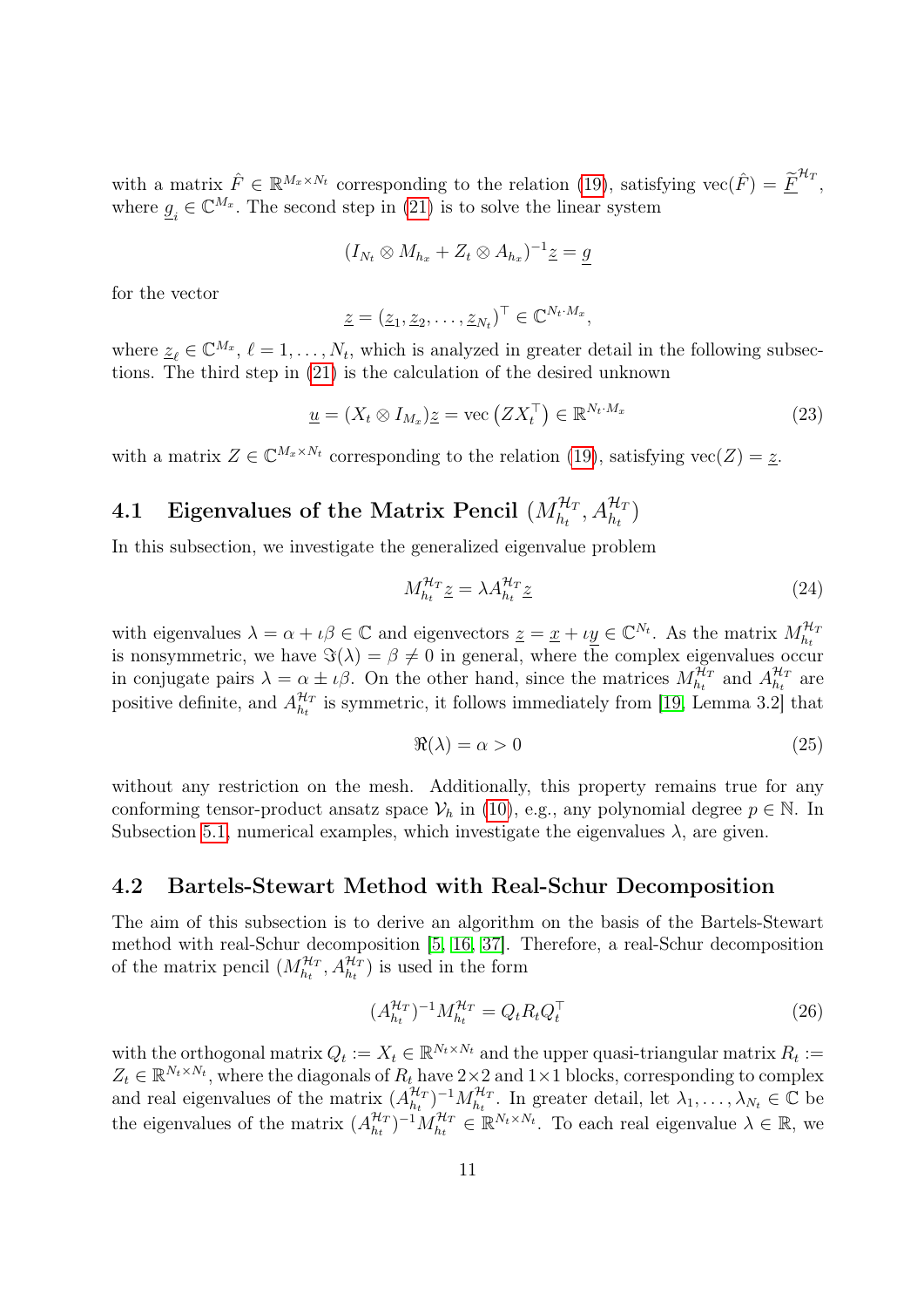can relate a  $1 \times 1$  block given as  $(\lambda) \in \mathbb{R}^{1 \times 1}$ . The complex eigenvalues occur in conjugate pairs. Thus, each conjugate pair  $\alpha \pm i\beta$  corresponds to a  $2 \times 2$  block

$$
\begin{pmatrix} \alpha & b_1 \\ b_2 & \alpha \end{pmatrix} \in \mathbb{R}^{2 \times 2},
$$

satisfying  $|\beta| = \sqrt{|b_1 b_2|} > 0$  with  $b_1$  and  $b_2$  having different signs. With the real-Schur decomposition [\(26\)](#page-10-0) and [\(21\)](#page-9-3), the solution of [\(20\)](#page-9-2) can be represented in the form

$$
\underline{u}=(Q_t\otimes I_{M_x})(I_{N_t}\otimes M_{h_x}+R_t\otimes A_{h_x})^{-1}(Y_t\otimes I_{M_x})\underline{\widetilde{F}}^{H_T},
$$

where  $Y_t = Q_t^{\top} (A_{h_t}^{\mathcal{H}_T})$  $\mathcal{H}_T^{H_T}$ )<sup>-1</sup>. The applications of the transformation matrices  $Y_t \otimes I_{M_x} =$  $Q_t^\top (A_{h_t}^{\mathcal{H}_T}$  $\frac{\mathcal{H}_T}{h_t}$ )<sup>-1</sup> ⊗  $I_{M_x}$  and  $Q_t \otimes I_{M_x}$  are given by [\(22\)](#page-9-4) and [\(23\)](#page-10-1). Hence, it remains to solve

<span id="page-11-0"></span>
$$
(I_{N_t} \otimes M_{h_x} + R_t \otimes A_{h_x})_{\underline{\mathcal{Z}}} = \underline{g} := (Y_t \otimes I_{M_x})_{\underline{\widetilde{F}}}^{\mathcal{H}_T}
$$
(27)

with the unknown

$$
\underline{z} = (\underline{z}_1, \underline{z}_2, \dots, \underline{z}_{N_t})^\top \in \mathbb{R}^{N_t \cdot M_x},
$$

where  $\underline{z}_{\ell} \in \mathbb{R}^{M_x}$ ,  $\ell = 1, \ldots, N_t$ . In addition, let the vector of the right-hand side

$$
\underline{g} = (\underline{g}_1, \underline{g}_2, \dots, \underline{g}_{N_t})^\top \in \mathbb{R}^{N_t \cdot M_x}
$$

be decomposed, where  $g_{\ell} \in \mathbb{R}^{M_x}$ ,  $\ell = 1, ..., N_t$ . Since the global linear system [\(27\)](#page-11-0) has a special triangular structure, this system can be solved by a backward substitution technique, which is described in the following in more detail. Therefore, let  $k \in \{1, \ldots, N_t-1\}$ be such that  $\underline{z}_{k+1}, \ldots, \underline{z}_{N_t}$  are already computed, or let  $k = N_t$ , where we set  $\sum_{j=N_t+1}^{N_t}(\cdot) :=$ 0. Then, two cases occur, as the diagonals of  $R_t$  have  $2 \times 2$  and  $1 \times 1$  blocks:

1. In the case of a  $1 \times 1$  block of  $R_t$ , i.e.  $k = 1$  or  $R_t[k-1,k] = 0$ , the linear system

<span id="page-11-2"></span><span id="page-11-1"></span>
$$
(M_{h_x} + R_t[k, k]A_{h_x})\underline{z}_k = \underline{g}_k - \sum_{j=k+1}^{N_t} R_t[k, j]A_{h_x}\underline{z}_j
$$
\n(28)

has to be solved for  $\underline{z}_k$ .

2. In the case of a  $2 \times 2$  block of  $R_t$ , i.e.  $k > 1$  and  $R_t[k-1,k] \neq 0$ , the linear system

$$
\begin{pmatrix}\nM_{h_x} + \alpha A_{h_x} & b_1 A_{h_x} \\
b_2 A_{h_x} & M_{h_x} + \alpha A_{h_x}\n\end{pmatrix}\n\begin{pmatrix}\n\frac{z_{k-1}}{z_k}\n\end{pmatrix}\n=\n\begin{pmatrix}\ng_{k-1} - \sum_{j=k+1}^{N_t} R_t[k-1,j]A_{h_x}\underline{z}_j \\
\frac{g_k}{z_k} - \sum_{j=k+1}^{N_t} R_t[k,j]A_{h_x}\underline{z}_j\n\end{pmatrix}
$$
\n(29)

with

 $\alpha = R_t[k-1, k-1] = R_t[k, k] > 0, \quad b_1 = R_t[k-1, k] \neq 0, \quad b_2 = R_t[k, k-1] \neq 0$ has to be solved for  $\underline{z}_{k-1}$  and  $\underline{z}_k$ .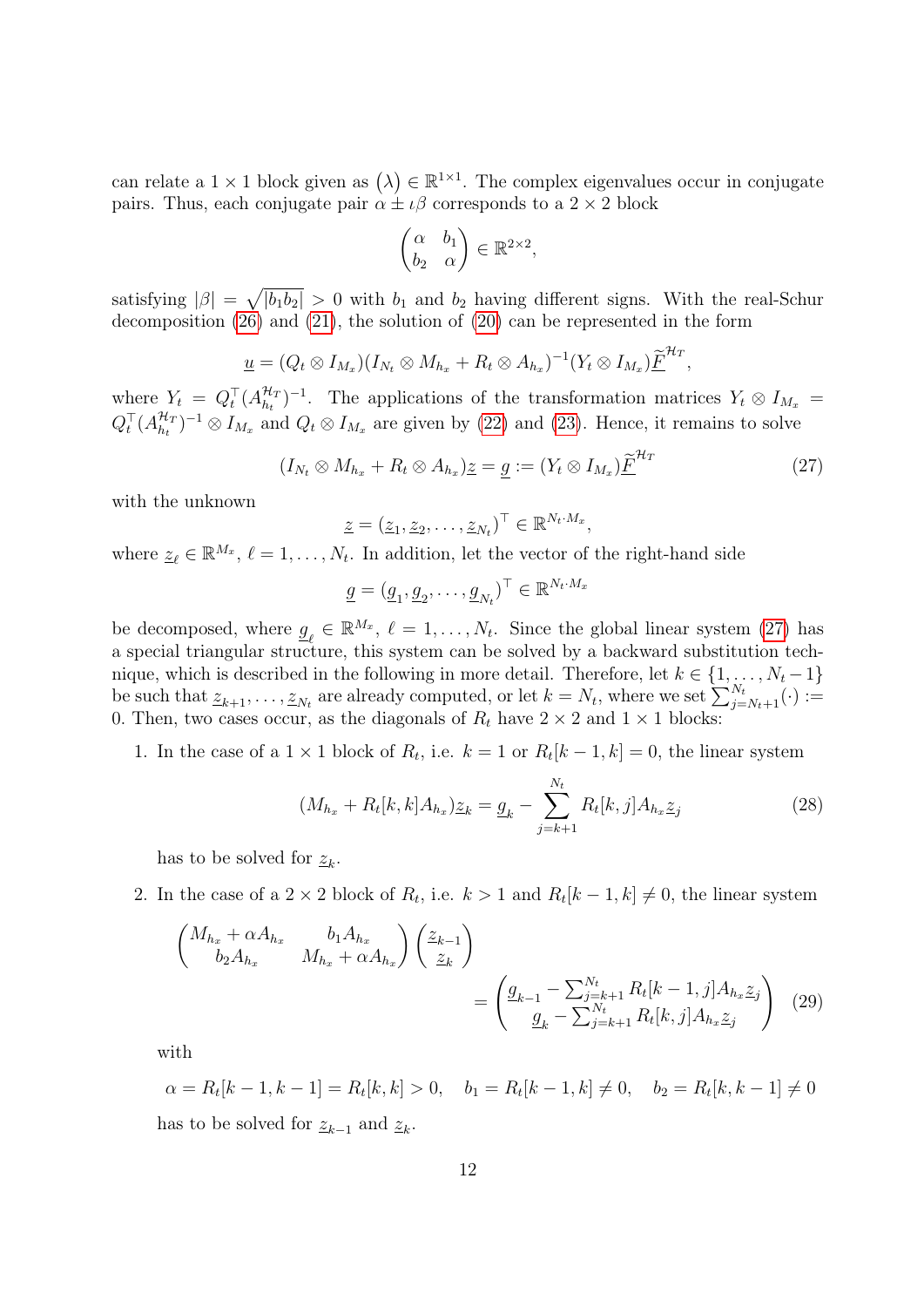The system matrix of the linear system [\(28\)](#page-11-1) is symmetric and positive definite, since  $R_t[k, k] > 0$  is a real eigenvalue of the matrix  $(A_{h_t}^{\mathcal{H}_T})$  $\binom{\mathcal{H}_T}{h_t}$ <sup>-1</sup> $M_{h_t}^{\mathcal{H}_T}$ . The linear system [\(29\)](#page-11-2) is equivalent to the linear system

<span id="page-12-0"></span>
$$
\begin{pmatrix}\n|b_2| \left(M_{h_x} + \alpha A_{h_x}\right) & -b_1 |b_2| A_{h_x} \\
|b_1 | b_2 A_{h_x} & -|b_1| \left(M_{h_x} + \alpha A_{h_x}\right)\right) \left(\frac{z_{k-1}}{z_k}\right) \\
= \begin{pmatrix}\n|b_2| \left(g_{k-1} - \sum_{j=k+1}^{N_t} R_t [k-1, j] A_{h_x} z_j\right) \\
|b_1| \left(g_k - \sum_{j=k+1}^{N_t} R_t [k, j] A_{h_x} z_j\right)\n\end{pmatrix}, \quad (30)
$$

where the system matrix is symmetric, but indefinite due to the property  $b_1 |b_2| = - |b_1| b_2$ . Note that the linear systems [\(29\)](#page-11-2), [\(30\)](#page-12-0) are uniquely solvable, since multiplying the second equation in  $(30)$  by  $-1$  leads to a nonsymmetric, but positive definite system matrix. The spatial linear systems [\(28\)](#page-11-1) and [\(30\)](#page-12-0) can be solved by (preconditioned) iterative solvers or by direct solvers. In this work, we consider sparse direct solvers only. The resulting algorithm of the Bartels-Stewart method with real-Schur decomposition is summarized in Algorithm [1.](#page-13-0)

Numerical examples, which investigate the Bartels-Stewart method with real-Schur decomposition, are given in Subsection [5.2.](#page-19-1)

#### 4.2.1 Computational Cost and Memory Requirement

The computational cost of step 1 in Algorithm [1,](#page-13-0) i.e. the real-Schur decomposition in [\(26\)](#page-10-0), is  $\mathcal{O}(N_t^3)$ , whereas the memory demand is  $\mathcal{O}(N_t^2)$ . To perform step 2 in Algorithm [1](#page-13-0) for calculating the vector g in [\(22\)](#page-9-4),  $M_x$  linear systems of the size  $N_t$  have to be solved for the same system matrix  $A_{h}^{\mathcal{H}_T}$  $\mathcal{H}_h^T$ , and a matrix multiplication with  $Q_t$  has to be applied. Using a Cholesky factorization of  $A_{h}^{\mathcal{H}_T}$  $\mathcal{H}_n$  of costs  $\mathcal{O}(N_t^3)$  yields total computational costs of  $\mathcal{O}(M_x N_t^2 + N_t^3)$  and a memory demand of  $\mathcal{O}(N_t^2 + M_x N_t)$  for step 2 in Algorithm [1.](#page-13-0) Also step 4 in Algorithm [1](#page-13-0) requires computational costs of  $\mathcal{O}(M_xN_t^2)$  and a memory consumption of  $\mathcal{O}(N_t^2 + M_x N_t)$ . The most expensive part of Algorithm [1](#page-13-0) is step 3, i.e. solving  $N_t$  spatial linear systems of the form [\(28\)](#page-11-1) or [\(30\)](#page-12-0). Assume that solving a spatial linear systems of the form [\(28\)](#page-11-1) or [\(30\)](#page-12-0) requires  $\mathcal{O}(C_{\mathcal{C}}(M_x))$  operations and  $\mathcal{O}(C_{\mathcal{S}}(M_x))$  storage with the cost function  $C_C(\cdot)$  and the storage function  $C_S(\cdot)$  defined by the spatial solver for the corresponding linear systems. Then, step 3 costs  $\mathcal{O}(C_c(M_x) \cdot N_t)$  for computations and  $\mathcal{O}(C_s(M_x) + M_x N_t)$  for storage, where the calculation of the right-hand sides in [\(28\)](#page-11-1) or [\(30\)](#page-12-0) is of costs of lower order due to  $A_{h_x}$  is sparse. Hence, the overall computational cost and memory consumption of Algorithm [1](#page-13-0) are

<span id="page-12-1"></span>
$$
\mathcal{O}(N_t^3 + M_x N_t^2 + C_C(M_x) \cdot N_t) \quad \text{and} \quad \mathcal{O}(N_t^2 + M_x N_t + C_S(M_x)). \tag{31}
$$

Note that the calculations corresponding to the term  $M_x N_t^2$  are few matrix multiplications, which are parallelizable and can be written as highly efficient BLAS-3 operations. For the case of a uniform refinement strategy in temporal and spatial direction, i.e.  $N_t$  doubles and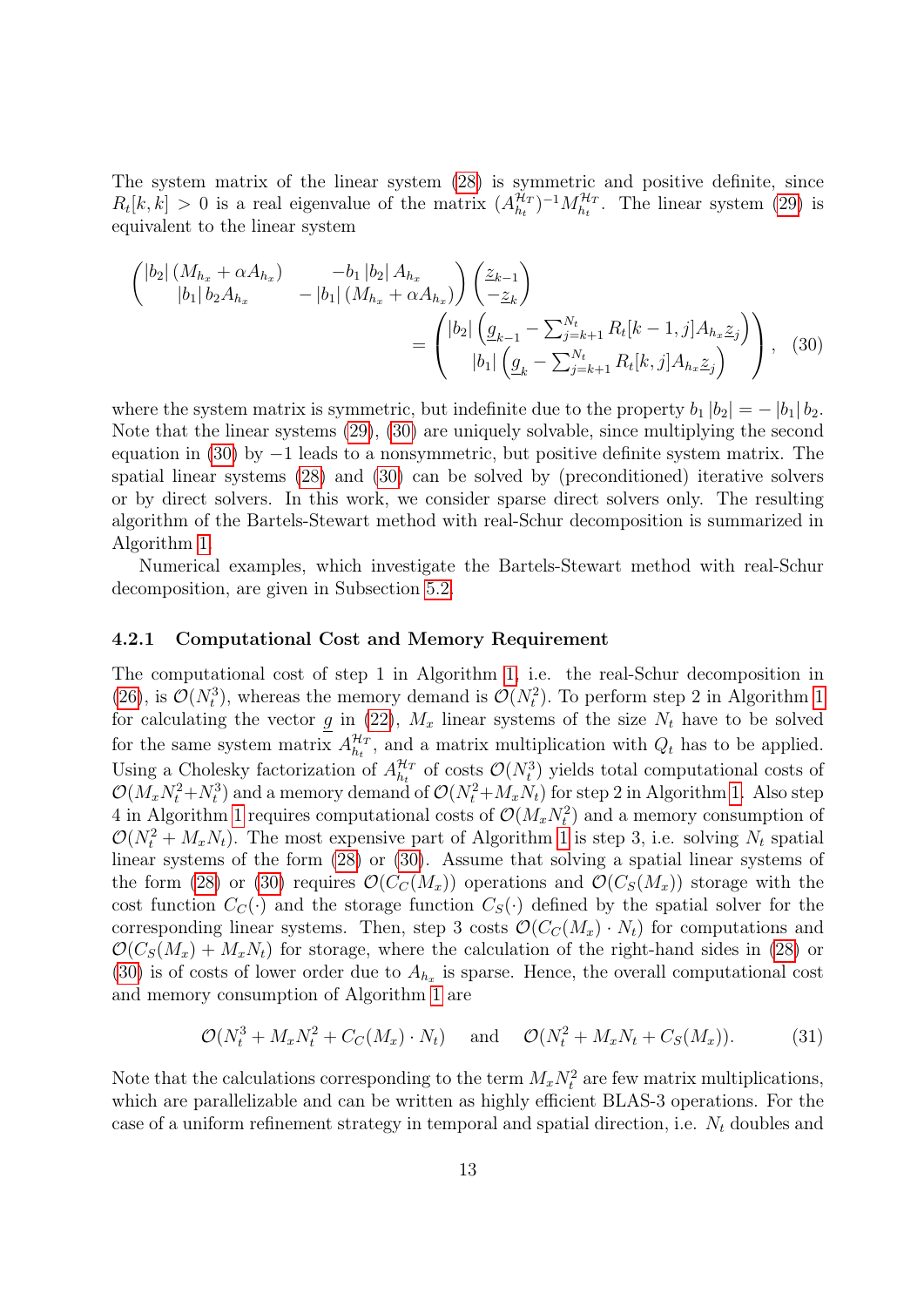<span id="page-13-0"></span>**Algorithm 1** Bartels-Stewart method with real-Schur decomposition with output  $\underline{u}$ .

1: Compute the real-Schur decomposition  $(A_{h}^{\mathcal{H}_I})$  $\binom{\mathcal{H}_T}{h_t}^{-1} M_{h_t}^{\mathcal{H}_T} = Q_t R_t Q_t^{\top}$  in [\(26\)](#page-10-0). 2: Solve  $\underline{g} = (\underline{g}_1, \underline{g}_2, \dots, \underline{g}_{N_t})^{\top} := (Y_t \otimes I_{M_x}) \underline{\widetilde{F}}^{\mathcal{H}_T} = \text{vec} \left( \hat{F}(A_{h_t}^{\mathcal{H}_T}) \right)$  $\binom{\mathcal{H}_T}{h_t}$ <sup>-1</sup> $Q_t$  in [\(22\)](#page-9-4). 3: Set  $k = N_t$  and compute  $\underline{z} = (\underline{z}_1, \underline{z}_2, \dots, \underline{z}_{N_t})^\top$  sequentially by while  $k > 0$  do  $\textbf{if}\,\,k=1\,\,\textbf{or}\,\,R_t[k-1,k]=0\,\,\textbf{then}$ Solve  $(M_{h_x} + R_t[k, k]A_{h_x})\underline{z}_k = \underline{g}_k - \sum$  $N_t$  $j=k+1$  $R_t[k, j]A_{h_x \underline{z}_j}$ for  $\underline{z}_k$  in [\(28\)](#page-11-1). Set  $k = k - 1$ . else Set  $\alpha = R_t[k-1, k-1], \quad b_1 = R_t[k-1, k], \quad b_2 = R_t[k, k-1]$ and solve  $\int |b_2| (M_{h_x} + \alpha A_{h_x})$   $-b_1 |b_2| A_{h_x}$  $|b_1| b_2 A_{h_x}$   $- |b_1| (M_{h_x} + \alpha A_{h_x})$  $\sum_{k-1}$  $-z_k$  $\setminus$ =  $\sqrt{ }$  $\overline{1}$  $|b_2| \left( \underline{g}_{k-1} - \sum_{j=k+1}^{N_t} R_t[k-1,j] A_{h_x} \underline{z}_j \right)$  $|b_1| \left( \underline{g}_k - \sum_{j=k+1}^{N_t} R_t[k,j] A_{h_x} \underline{z}_j \right)$ for  $(\underline{z}_{k-1}, -\underline{z}_k)^\top$  in [\(30\)](#page-12-0). Set  $k = k - 2$ . end if end while 4: Compute the matrix-vector product  $\underline{u} = (Q_t \otimes I_{M_x})\underline{z} = \text{vec} (ZQ_t^{\top})$  in [\(23\)](#page-10-1).

 $\setminus$ 

 $\overline{\phantom{a}}$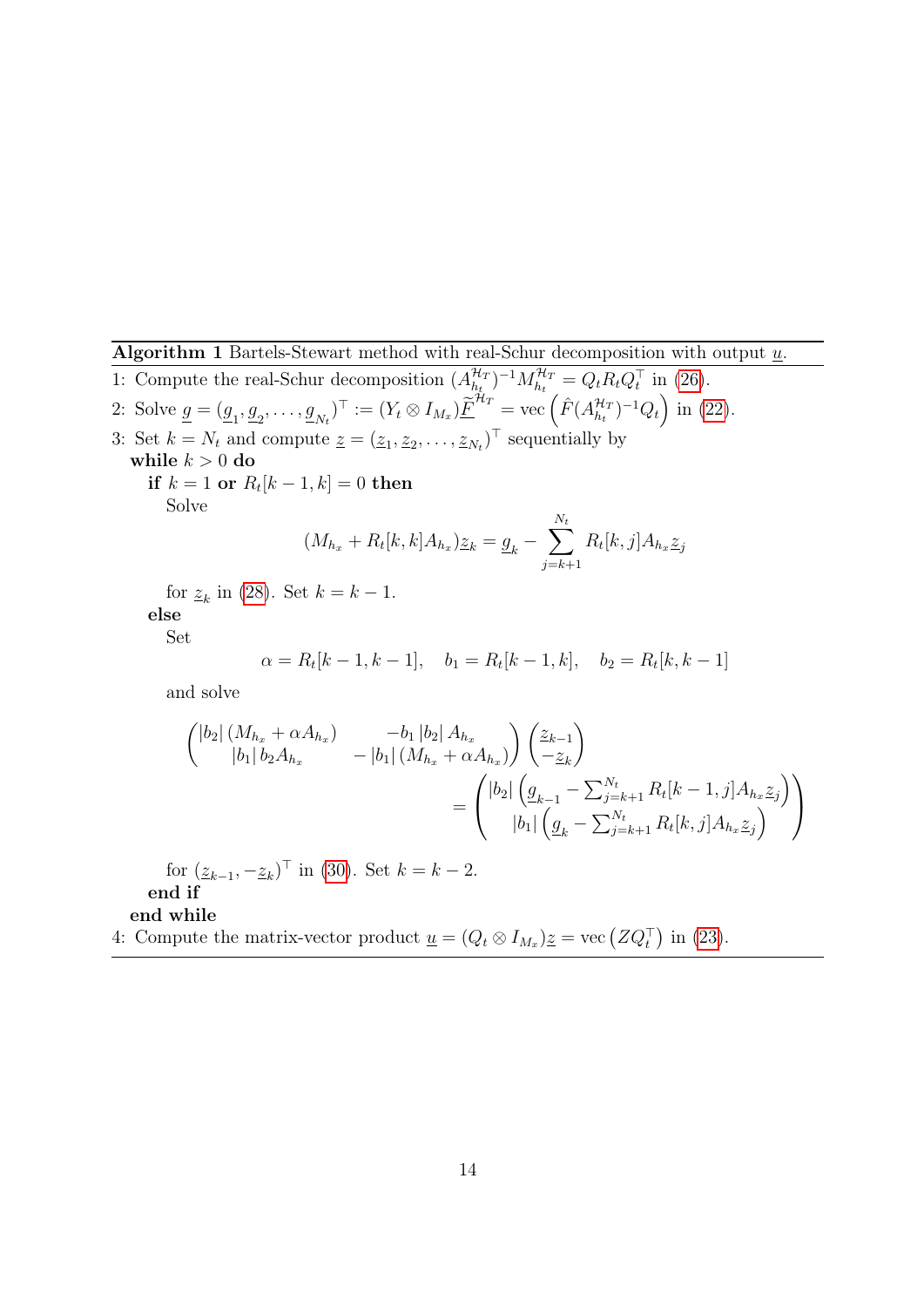$M_x$  grows by a factor  $\mathcal{O}(2^d)$  in each refinement step, the number of the degrees of freedom dof =  $N_t \cdot M_x$  increases by a factor  $\mathcal{O}(2^{d+1})$ . Hence, we have  $N_t \sim M_x^{1/d} \sim \text{dof}^{1/(d+1)}$ , which results in the complexity of Algorithm [1,](#page-13-0) given in Table [2,](#page-14-0) when a sparse direct solver of Subsection [3.2](#page-8-2) is applied for the spatial problems of step 3 in Algorithm [1](#page-13-0) in the case of structured grids. Note that the sparsity patterns of the system matrices in step 3 of Algorithm [1](#page-13-0) remain the same for  $k = 1, \ldots, N_t$ , which can be exploited by the sparse direct solver of Subsection [3.2,](#page-8-2) i.e. it is sufficient to perform the ordering and symbolic factorization steps only once.

| d. | Computations                    | Memory                    |
|----|---------------------------------|---------------------------|
|    | $\mathcal{O}(\text{dof}^{3/2})$ | $\mathcal{O}(\text{dof})$ |
| 2  | $\mathcal{O}(\text{dof}^{4/3})$ | $\mathcal{O}(\text{dof})$ |
| 3  | $\mathcal{O}(\text{dof}^{7/4})$ | $\mathcal{O}(\text{dof})$ |

<span id="page-14-0"></span>Table 2: Summary of the complexity of the Bartels-Stewart methods (Algorithm [1,](#page-13-0) Algorithm [2\)](#page-15-0) or the Fast Diagonalization method (Algorithm [3\)](#page-17-0), using a sparse direct solver for spatial structured grids given in Subsection [3.2.](#page-8-2)

## <span id="page-14-3"></span>4.3 Bartels-Stewart Method with Complex-Schur Decomposition

In this subsection, an algorithm, using the Bartels-Stewart method with complex-Schur decomposition [\[5,](#page-23-5) [16,](#page-24-6) [37\]](#page-25-8), is derived. Therefore, a complex-Schur decomposition of the matrix pencil  $(M_{h_t}^{\mathcal{H}_T}, A_{h_t}^{\mathcal{H}_T})$  is used in the form

<span id="page-14-1"></span>
$$
(A_{h_t}^{\mathcal{H}_T})^{-1} M_{h_t}^{\mathcal{H}_T} = W_t S_t W_t^* \tag{32}
$$

with the unitary matrix  $W_t := X_t \in \mathbb{C}^{N_t \times N_t}$  and the upper triangular matrix  $S_t := Z_t \in$  $\mathbb{C}^{N_t \times N_t}$ , where the generalized eigenvalues  $\lambda_1, \ldots, \lambda_{N_t} \in \mathbb{C}$  of the matrix pencil  $(M_{h_t}^{\mathcal{H}_T}, A_{h_t}^{\mathcal{H}_T})$ are on the diagonal of  $S_t$ , i.e.  $S_t[k,k] = \lambda_k$  for  $k = 1, \ldots, N_t$ . Note that the real parts of the complex eigenvalues fulfill  $\Re(\lambda_\ell) > 0$  for all  $\ell = 1, \ldots, N_t$ , see [\(25\)](#page-10-2). With the complex-Schur decomposition [\(32\)](#page-14-1) and [\(21\)](#page-9-3), the solution of [\(20\)](#page-9-2) is given by

$$
\underline{u}=(W_t\otimes I_{M_x})(I_{N_t}\otimes M_{h_x}+S_t\otimes A_{h_x})^{-1}(Y_t\otimes I_{M_x})\underline{\widetilde{F}}^{\mathcal{H}_T},
$$

where  $Y_t = W_t^*(A_{h_t}^{\mathcal{H}_T})$  $\mathcal{H}_T^{H_T}$ )<sup>-1</sup>. The applications of the transformation matrices  $Y_t \otimes I_{M_x} =$  $W_t^*(A_{h_t}^{\mathcal{H}_T})$  $\frac{\mathcal{H}_T}{h_t}$   $^{-1}$   $\otimes$   $I_{M_x}$  and  $W_t \otimes I_{M_x}$  are given by [\(22\)](#page-9-4) and [\(23\)](#page-10-1). Hence, it remains to solve

<span id="page-14-2"></span>
$$
(I_{N_t} \otimes M_{h_x} + S_t \otimes A_{h_x})_{\underline{\mathcal{Z}}} = \underline{g} := (Y_t \otimes I_{M_x})_{\underline{\mathcal{F}}}^{\mathcal{H}_T}
$$
(33)

with the unknown

$$
\underline{z} = (\underline{z}_1, \underline{z}_2, \dots, \underline{z}_{N_t})^\top \in \mathbb{C}^{N_t \cdot M_x},
$$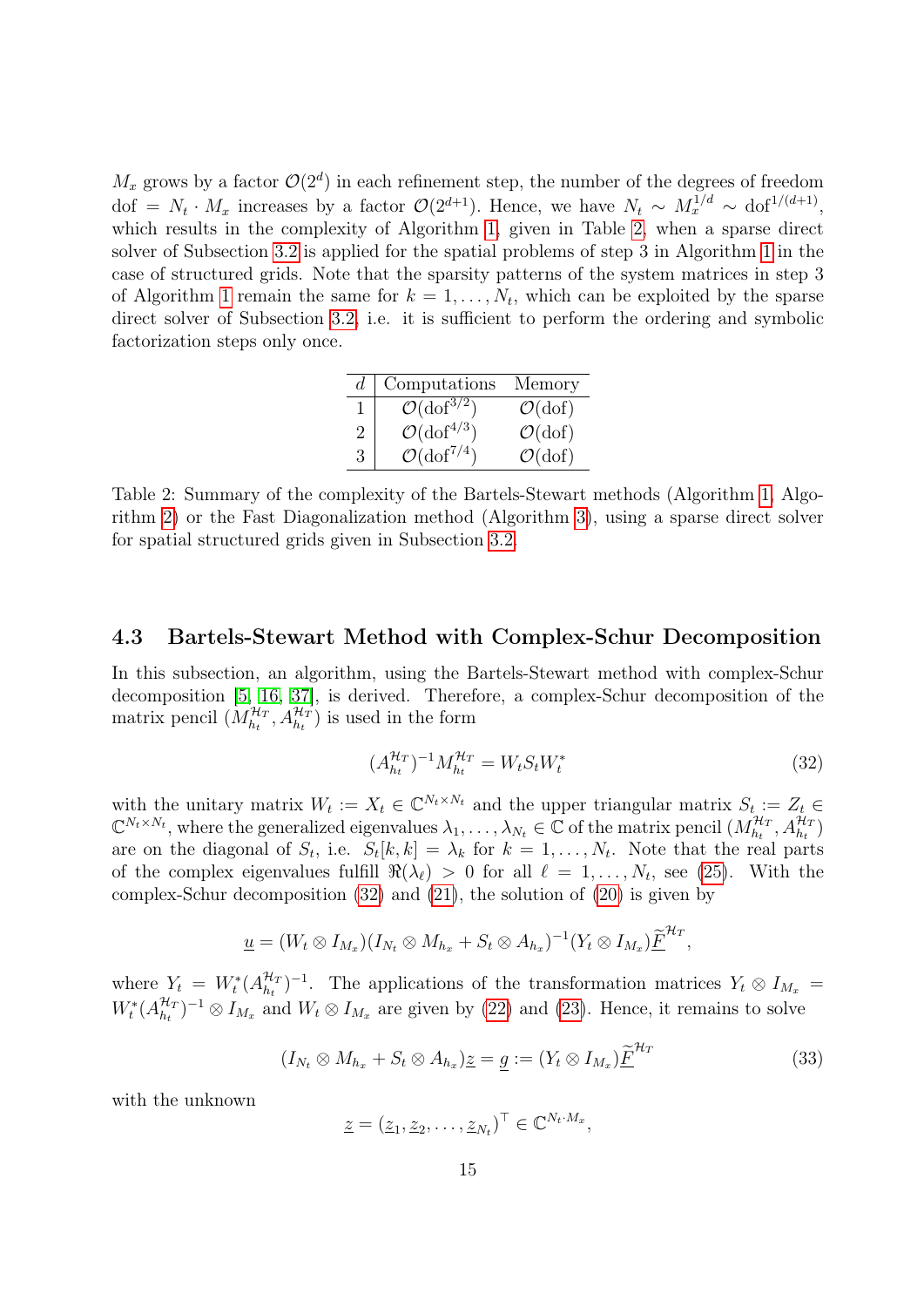where  $\underline{z}_{\ell} \in \mathbb{C}^{M_x}, \ell = 1, \ldots, N_t$ . In addition, let the vector of the right-hand side

$$
\underline{g} = (\underline{g}_1, \underline{g}_2, \dots, \underline{g}_{N_t})^{\top} \in \mathbb{C}^{N_t \cdot M_x}
$$

be decomposed, where  $g_{\ell} \in \mathbb{C}^{M_x}$ ,  $\ell = 1, \ldots, N_t$ . Since the global linear system [\(33\)](#page-14-2) has a block triangular structure, this system can be solved by a backward substitution technique, which is described in the following in more detail. For  $k = N_t, N_t - 1, \ldots, 1$ , the linear system

<span id="page-15-1"></span>
$$
(M_{h_x} + S_t[k, k] A_{h_x})\underline{z}_k = \underline{g}_k - \sum_{j=k+1}^{N_t} S_t[k, j] A_{h_x} \underline{z}_j
$$
(34)

has to be solved for  $\underline{z}_k$ , where we set  $\sum_{j=N_t+1}^{N_t}(\cdot) := 0$ . Note that the system matrix of the linear system [\(34\)](#page-15-1) is symmetric, but not Hermitian for  $\Im(S_t[k, k]) = \Im(\lambda_k) \neq 0$ . With separating the real and the imaginary parts  $\lambda_k = \alpha_k + \iota \beta_k$ , the complex linear system [\(34\)](#page-15-1) is equivalent to a real linear system of doubled size with a system matrix

$$
\begin{pmatrix} M_{h_x} + \alpha_k A_{h_x} & -\beta_k A_{h_x} \\ \beta_k A_{h_x} & M_{h_x} + \alpha_k A_{h_x} \end{pmatrix},
$$

which is nonsymmetric, but positive definite due to  $\alpha_k > 0$ , see [\(25\)](#page-10-2). Hence, the spatial linear systems [\(34\)](#page-15-1) are uniquely solvable, which can be solved by (preconditioned) iterative solvers or by direct solvers. In this work, we consider sparse direct solvers only. The resulting algorithm of the Bartels-Stewart method with complex-Schur decomposition is summarized in Algorithm [2,](#page-15-0) where  $W_t$  is the element-by-element conjugation of  $W_t$ .

<span id="page-15-0"></span>Algorithm 2 Bartels-Stewart method with complex-Schur decomposition with output  $\underline{u}$ . 1: Compute the complex-Schur decomposition  $(A_{h}^{\mathcal{H}_T})$  $\binom{\mathcal{H}_T}{h_t}^{-1} M_{h_t}^{\mathcal{H}_T} = W_t S_t W_t^*$  in [\(32\)](#page-14-1).

2: Solve 
$$
\underline{g} = (\underline{g}_1, \underline{g}_2, \dots, \underline{g}_{N_t})^\top := (Y_t \otimes I_{M_x}) \underline{\widetilde{F}}^{\mathcal{H}_T} = \text{vec}\left(\hat{F}(A_{h_t}^{\mathcal{H}_T})^{-1} \overline{W}_t\right)
$$
 in (22).  
\n3: Compute  $\underline{z} = (\underline{z}_1, \underline{z}_2, \dots, \underline{z}_{N_t})^\top$  sequentially by  
\n**for**  $k = N_t, N_t - 1, \dots, 1$  **do**  
\nSolve  
\n
$$
(M_{h_x} + S_t[k, k]A_{h_x})\underline{z}_k = \underline{g}_k - \sum_{j=k+1}^{N_t} S_t[k, j]A_{h_x}\underline{z}_j
$$
\nfor  $\underline{z}_k$  in (34).

end for 4: Compute the matrix-vector product  $\underline{u} = (W_t \otimes I_{M_x})\underline{z} = \text{vec}(ZW_t^{\top})$  in [\(23\)](#page-10-1).

Numerical examples, which investigate the Bartels-Stewart method with complex-Schur decomposition, are given in Subsection [5.3.](#page-21-0)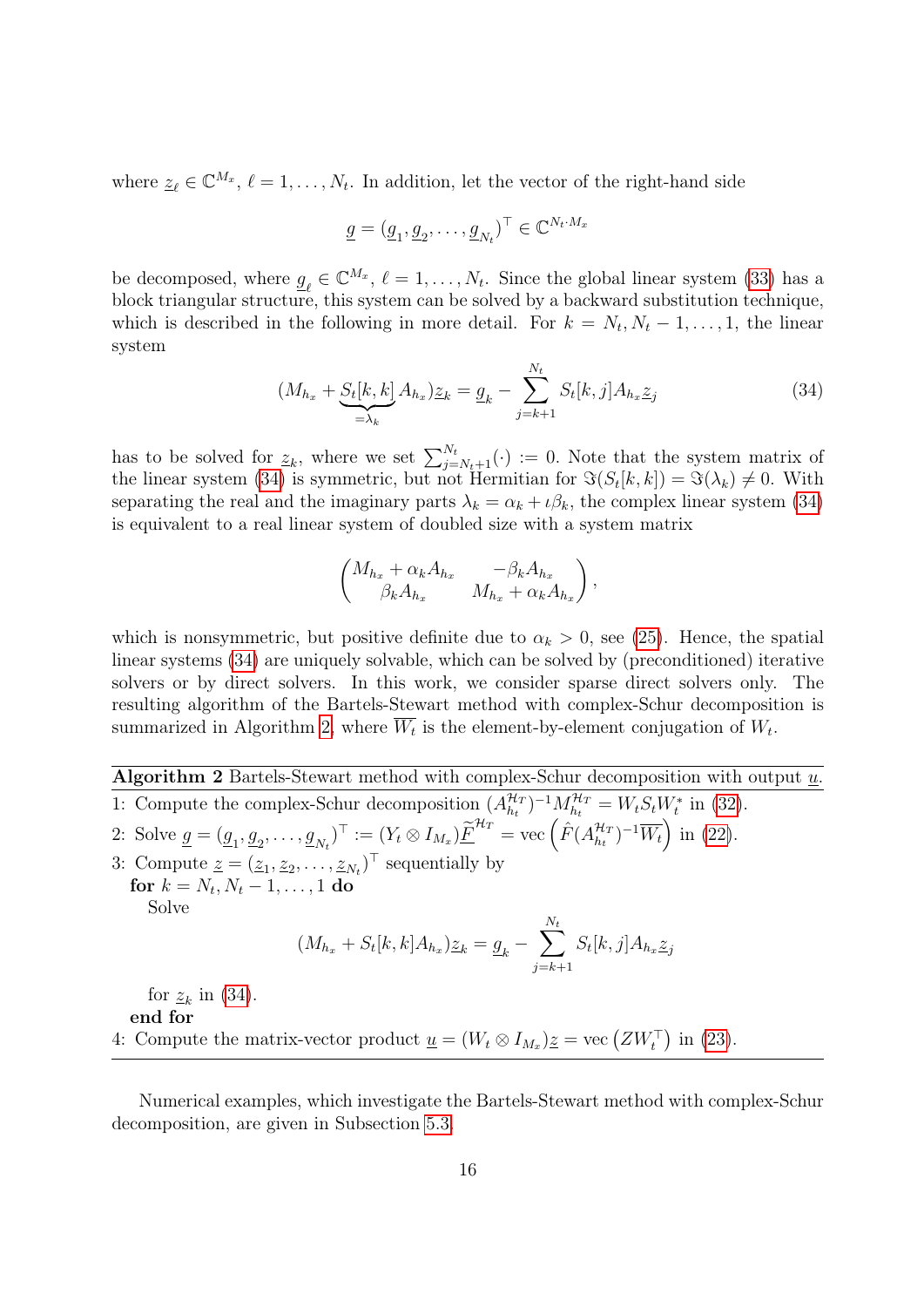#### 4.3.1 Computational Cost and Memory Requirement

The computational cost and memory requirement of Algorithm [2](#page-15-0) can be analyzed in the same way as for the Bartels-Stewart method with real-Schur decomposition (Algorithm [1\)](#page-13-0). Hence, the overall computational cost and memory consumption of Algorithm [2](#page-15-0) are

$$
\mathcal{O}(N_t^3 + M_x N_t^2 + C_C(M_x) \cdot N_t) \quad \text{and} \quad \mathcal{O}(N_t^2 + M_x N_t + C_S(M_x)),
$$

which are of the same order as for the Bartels-Stewart method with real-Schur decomposi-tion, see [\(31\)](#page-12-1). Note that the calculations corresponding to the term  $M_x N_t^2$  are few matrix multiplications, which are parallelizable and can be written as highly efficient BLAS-3 operations. For the case of a uniform refinement strategy in temporal and spatial direction for spatial structured grids, the complexity of Algorithm [2](#page-15-0) is again given in Table [2.](#page-14-0) Note that the sparsity patterns of the system matrices in step 3 of Algorithm [2](#page-15-0) remain the same for  $k = 1, \ldots, N_t$ , which can be exploited by the sparse direct solver of Subsection [3.2,](#page-8-2) i.e. it is sufficient to perform the ordering and symbolic factorization steps only once.

### <span id="page-16-2"></span>4.4 Fast Diagonalization Method

This subsection deals with the development of an algorithm that is based on the Fast Diagonalization method [\[29,](#page-25-7) [37\]](#page-25-8). Therefore, an eigenvalue decomposition of the matrix pencil  $(M_{h_t}^{\mathcal{H}_T}, A_{h_t}^{\mathcal{H}_T})$  is used in the form

<span id="page-16-0"></span>
$$
(A_{h_t}^{\mathcal{H}_T})^{-1} M_{h_t}^{\mathcal{H}_T} = X_t D_t X_t^{-1}
$$
\n(35)

with the complex matrix  $X_t \in \mathbb{C}^{N_t \times N_t}$  of generalized eigenvectors and the complex diagonal matrix

$$
D_t := Z_t := \mathrm{diag}(\lambda_1, \dots, \lambda_{N_t}) \in \mathbb{C}^{N_t \times N_t}
$$

with the complex generalized eigenvalues  $\lambda_{\ell} \in \mathbb{C}, \ell = 1, \ldots, N_t$ . The real parts of the complex eigenvalues fulfill  $\Re(\lambda_\ell) > 0$  for all  $\ell = 1, \ldots, N_t$ , see [\(25\)](#page-10-2). Since the matrix  $M_{h_t}^{\mathcal{H}_T}$  is nonsymmetric, the matrix  $X_t$  of generalized eigenvectors is not unitary and so, its condition number is not 1. As the condition number of  $X_t$  may be large, numerical instabilities may occur by applying the inverse of  $X_t$ , which may be damped by an additional singular decomposition of  $X_t$ . Hence, we apply the singular value decomposition

<span id="page-16-1"></span>
$$
X_t = U_t \Sigma_t V_t^* \tag{36}
$$

with unitary matrices  $U_t, V_t \in \mathbb{C}^{N_t \times N_t}$  and the diagonal matrix  $\Sigma_t \in \mathbb{R}^{N_t \times N_t}$ . With the diagonalization  $(35)$  and  $(21)$ , the solution of  $(20)$  is given by

$$
\underline{u}=(X_t\otimes I_{M_x})(I_{N_t}\otimes M_{h_x}+D_t\otimes A_{h_x})^{-1}(Y_t\otimes I_{M_x})\underline{\widetilde{F}}^{\mathcal{H}_T}.
$$

With the singular value decomposition [\(36\)](#page-16-1), the representation

$$
Y_t = X_t^{-1} (A_{h_t}^{\mathcal{H}_T})^{-1} = V_t \Sigma_t^{-1} U_t^* (A_{h_t}^{\mathcal{H}_T})^{-1}
$$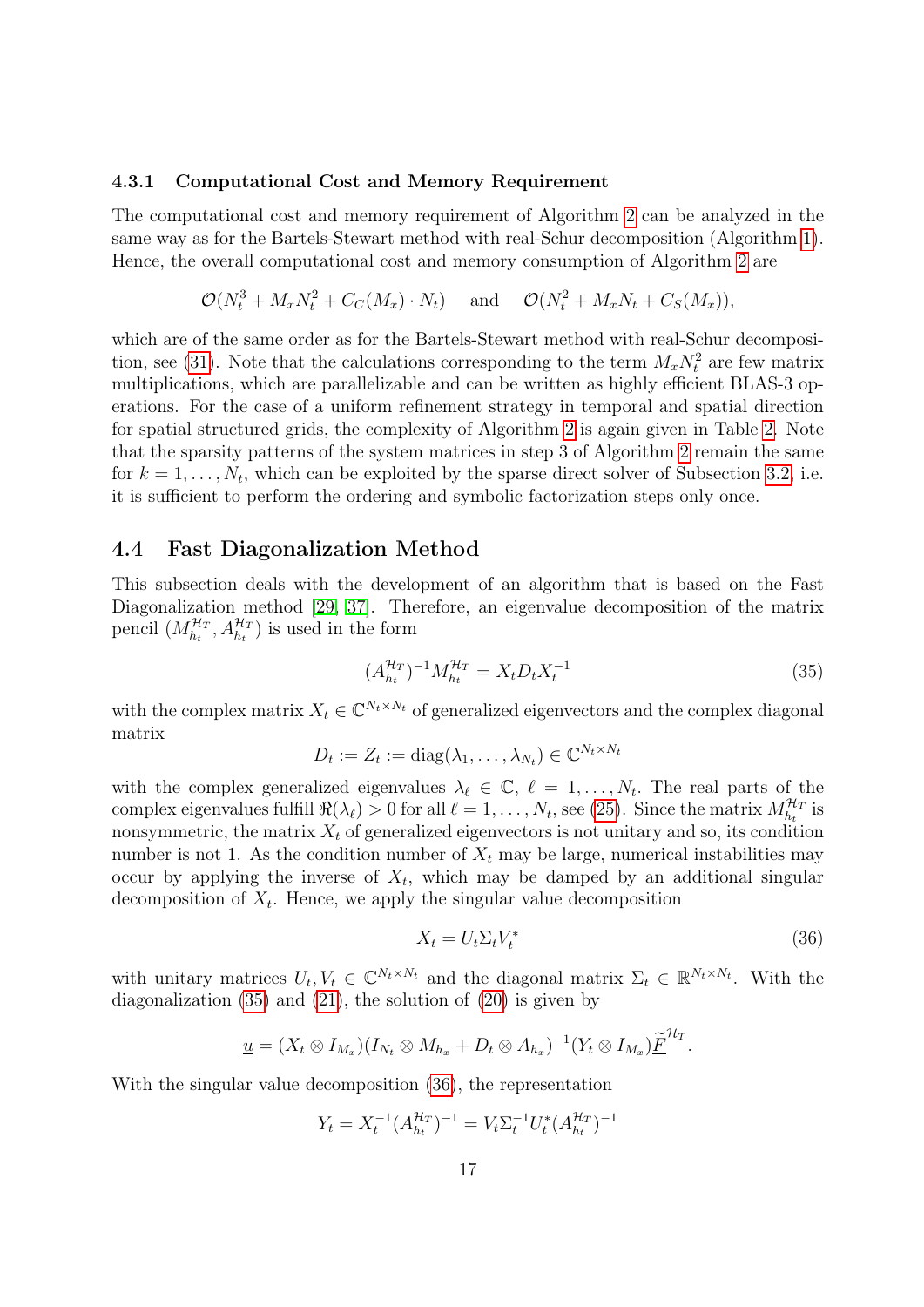gives the transformation matrices  $Y_t \otimes I_{M_x} = V_t \Sigma_t^{-1} U_t^* (A_{h_t}^{\mathcal{H}_T})$  $({\mathcal H_T \over \hbar_t})^{-1} \otimes I_{M_x}$  and  $X_t \otimes I_{M_x} =$  $U_t \Sigma_t V_t^* \otimes I_{M_x}$  for the calculations in [\(22\)](#page-9-4) and [\(23\)](#page-10-1). Hence, it remains to solve  $N_t$  spatial problems with the complex system matrix

<span id="page-17-1"></span>
$$
M_{h_x} + \lambda_\ell A_{h_x} \in \mathbb{C}^{M_x \times M_x} \tag{37}
$$

for  $\ell = 1, \ldots, N_t$ , which can be done independently, i.e. a parallelization in the time direction is possible. The system matrices [\(37\)](#page-17-1) are the same as in [\(34\)](#page-15-1) for the Bartels-Stewart method with complex-Schur decomposition, i.e. they are regular and symmetric, but not Hermitian for  $\Im(\lambda_k) \neq 0$ . The spatial linear systems with the system matrix [\(37\)](#page-17-1) can be solved by (preconditioned) iterative solvers or by direct solvers. In this work, we consider sparse direct solvers only. The resulting algorithm of the Fast Diagonalization method is summarized in Algorithm [3,](#page-17-0) where  $U_t$ ,  $V_t$  are the element-by-element conjugations of  $U_t$ ,  $V_t$ .

# <span id="page-17-0"></span>Algorithm 3 Fast Diagonalization method with output  $\underline{u}$ .

1a: Compute the eigenvalue decomposition  $(A_{h}^{\mathcal{H}_{I}})$  $\mathcal{H}_{h_t}^{H_T}$ )<sup>-1</sup> $M_{h_t}^{\mathcal{H}_T} = X_t D_t X_t^{-1}$  in [\(35\)](#page-16-0). 1b: Compute the singular value decomposition  $X_t = U_t \Sigma_t V_t^*$  in [\(36\)](#page-16-1). 2: Solve  $\underline{g} = (\underline{g}_1, \underline{g}_2, \dots, \underline{g}_{N_t})^{\top} := (Y_t \otimes I_{M_x}) \underline{\widetilde{F}}^{\mathcal{H}_T} = \text{vec} \left( \hat{F}(A_{h_t}^{\mathcal{H}_T}) \right)$  $\left(\frac{\mathcal{H}_T}{h_t}\right)^{-1} \overline{U_t} \Sigma_t^{-1} V_t^{\top}$  in [\(22\)](#page-9-4). 3: Compute  $\underline{z} = (\underline{z}_1, \underline{z}_2, \dots, \underline{z}_{N_t})^\top$  in parallel by for  $k = 1, \ldots, N_t$  do Solve  $(M_{h_x} + \lambda_k A_{h_x}) \underline{z}_k = \underline{g}_k$ for  $z_k$ . end for 4: Compute the matrix-vector product  $\underline{u} = (U_t \Sigma_t V_t^* \otimes I_{M_x}) \underline{z} = \text{vec} (Z \overline{V_t} \Sigma_t U_t^{\top})$  in [\(23\)](#page-10-1).

Numerical examples, which investigate the Fast Diagonalization method, are given in Subsection [5.4.](#page-21-1)

### 4.4.1 Computational Cost and Memory Requirement

The computational cost of step 1a and step 1b in Algorithm [3,](#page-17-0) i.e. the eigenvalue decom-position in [\(35\)](#page-16-0) and the singular value decomposition [\(36\)](#page-16-1), is  $\mathcal{O}(N_t^3)$ , whereas the memory demand is  $\mathcal{O}(N_t^2)$ . To perform step 2 in Algorithm [3](#page-17-0) for calculating the vector  $g$  in [\(22\)](#page-9-4),  $M_x$  linear systems of the size  $N_t$  have to be solved for the same system matrix  $A_{h_t}^{\mathcal{H}_I}$  $\frac{\mathcal{H}_T}{h_t}$ , and matrix multiplications with  $\overline{U_t} \Sigma_t^{-1} V_t^{\top}$  have to be applied. Using a Cholesky factorization of  $A_{h_t}^{\mathcal{H}_T}$  $\mathcal{H}_T$  of costs  $\mathcal{O}(N_t^3)$  yields total computational costs of  $\mathcal{O}(M_x N_t^2 + N_t^3)$  and a memory demand of  $\mathcal{O}(N_t^2 + M_x N_t)$  for step 2 in Algorithm [3.](#page-17-0) Also step 4 in Algorithm [3](#page-17-0) requires computational costs of  $\mathcal{O}(M_x N_t^2)$  and a memory consumption of  $\mathcal{O}(N_t^2 + M_x N_t)$ . The most expensive part of Algorithm [3](#page-17-0) is step 3, i.e. solving  $N_t$  spatial linear systems with the system matrix [\(37\)](#page-17-1), which can be done in parallel. Assume that solving a spatial lin-ear systems with the system matrix [\(37\)](#page-17-1) requires  $\mathcal{O}(C_c(M_x))$  operations and  $\mathcal{O}(C_s(M_x))$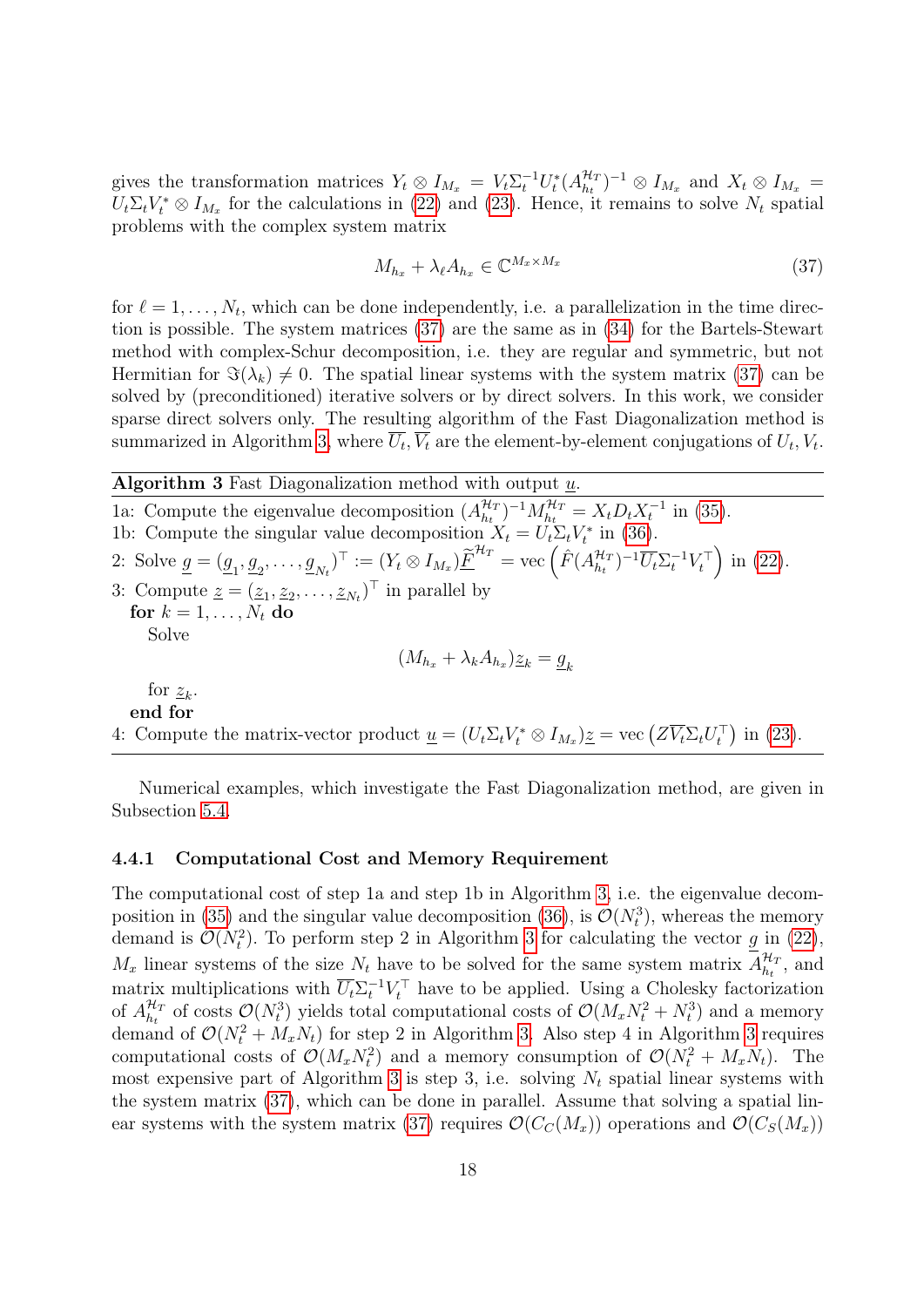storage with some cost function  $C_C(\cdot)$  and some storage function  $C_S(\cdot)$ . Then, step 3 costs  $\mathcal{O}(C_{\mathcal{C}}(M_x) \cdot N_t)$  for computations and  $\mathcal{O}(C_{\mathcal{S}}(M_x) + M_xN_t)$  for storage. Hence, the overall computational cost and memory consumption of Algorithm [3](#page-17-0) are

$$
\mathcal{O}(N_t^3 + M_x N_t^2 + C_C(M_x) \cdot N_t) \quad \text{and} \quad \mathcal{O}(N_t^2 + M_x N_t + C_S(M_x)),
$$

which are of the same order as for the Bartels-Stewart method with real-Schur decomposi-tion, see [\(31\)](#page-12-1). Note that the calculations corresponding to the term  $M_x N_t^2$  are few matrix multiplications, which are parallelizable and can be written as highly efficient BLAS-3 operations. For the case of a uniform refinement strategy in temporal and spatial direction for spatial structured grids, the complexity of Algorithm [3](#page-17-0) is again given in Table [2.](#page-14-0) Note that the sparsity patterns of the system matrices in step 3 of Algorithm [3](#page-17-0) remain the same for  $k = 1, \ldots, N_t$ , which can be exploited by the sparse direct solver of Subsection [3.2,](#page-8-2) i.e. it is sufficient to perform the ordering and symbolic factorization steps only once.

# <span id="page-18-0"></span>5 Numerical Examples

In this section, numerical examples for the generalized eigenvalue problem [\(24\)](#page-10-3) and for the Galerkin finite element method [\(15\)](#page-6-0) using the Bartels-Stewart methods (Algorithm [1](#page-13-0) and Algorithm [2\)](#page-15-0) and the Fast Diagonalization method (Algorithm [3\)](#page-17-0) are given. As numerical example, we consider the parabolic initial-boundary value problem [\(1\)](#page-1-1) in the twodimensional spatial L-shaped domain

<span id="page-18-3"></span>
$$
\Omega := (-1,1)^2 \setminus ([0,1] \times [-1,0]) \subset \mathbb{R}^2
$$
\n(38)

and with the terminal time  $T=\frac{1}{2}$  $\frac{1}{2}$ . We use the manufactured solution

<span id="page-18-2"></span>
$$
u(x_1, x_2, t) = \frac{5}{2\pi t} e^{-\frac{(x_1 - \frac{1}{4})^2 - (x_2 + \frac{1}{4})^2}{4t}} \sin(\pi x_1 x_2), \quad (x_1, x_2, t) \in Q = \Omega \times (0, T), \quad (39)
$$

defining the right-hand side f and the inhomogeneous Dirichlet data on  $\Sigma$ . The inhomogeneous Dirichlet boundary condition is treated via homogenization as for the elliptic case, see [\[38,](#page-25-11) p. 246]. The spatial domain  $\Omega$  is decomposed into uniform triangles with the uniform mesh size  $h_x$  as given in Figure [1](#page-19-2) for level 0.

The temporal domain  $(0, 1/2) = (0, T)$  is decomposed into nonuniform elements with the nodes

<span id="page-18-1"></span>
$$
t_0 = 0.0
$$
,  $t_1 = 1/32$ ,  $t_2 = 1/16$ ,  $t_3 = 1/8$ ,  $t_4 = 1/2 = T$ . (40)

The assembling of the matrices  $A_{h}^{\mathcal{H}_T}$  $\frac{\mathcal{H}_T}{h_t}, M^{\mathcal{H}_T}_{h_t}, \text{ and } C^{\mathcal{H}_T}_{h_t}$  $\frac{\partial H_T}{\partial h_t}$  is done as proposed in [\[47\]](#page-26-8). The integrals for computing the projection  $Q_h^0 \dot{f}$  in [\(14\)](#page-6-2) are calculated by using high-order quadrature rules. The solution  $u$  of the global linear system  $(16)$  is solved in MATLAB by using the Bartels-Stewart methods (Algorithm [1](#page-13-0) and Algorithm [2\)](#page-15-0) and the Fast Diagonalization method (Algorithm [3\)](#page-17-0), where the occurring spatial linear systems in Algorithm [1,](#page-13-0)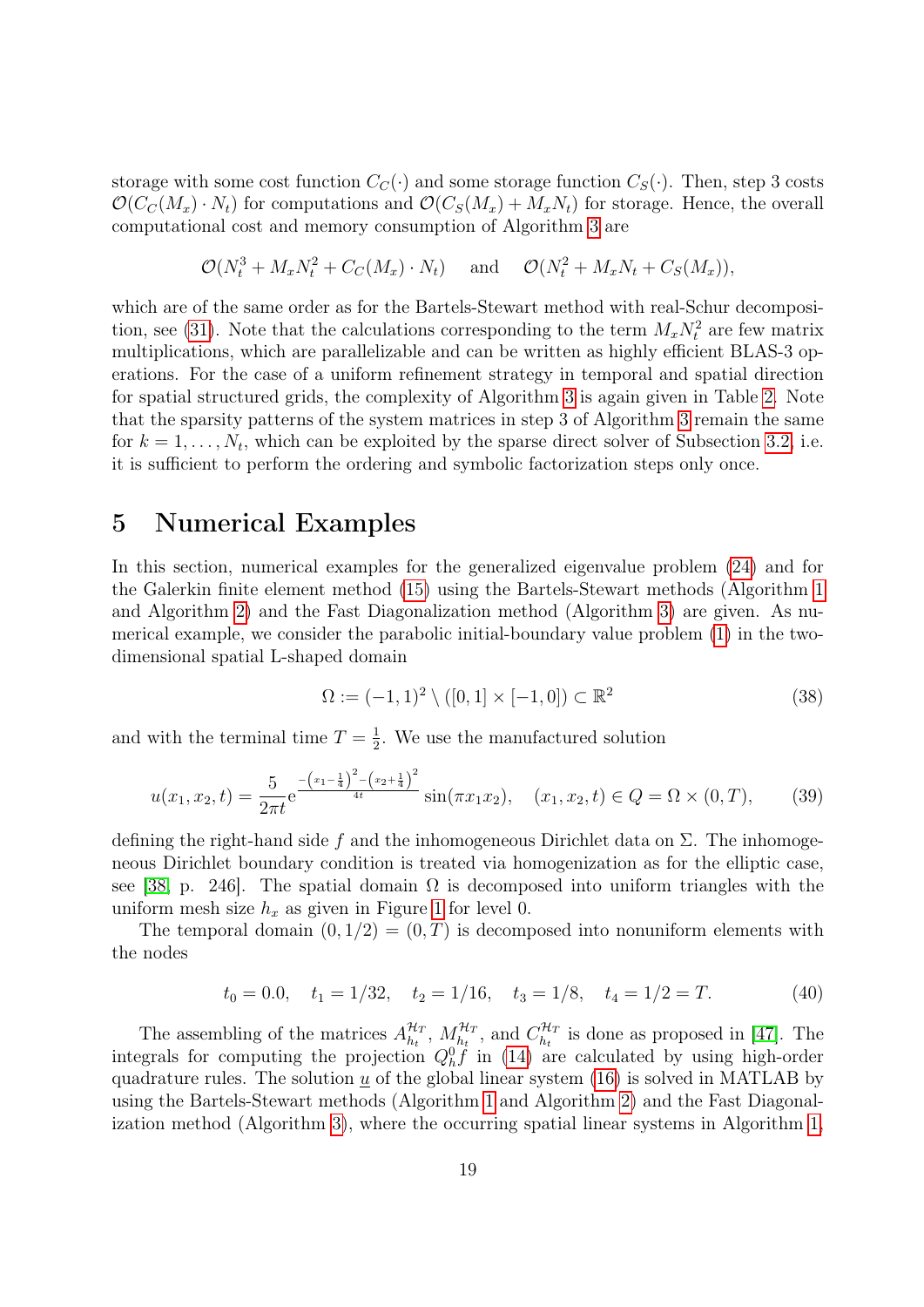

<span id="page-19-2"></span>Figure 1: Uniform refinement strategy: Starting mesh, the meshes after one and two uniform refinement steps.

Algorithm [2](#page-15-0) and Algorithm [3](#page-17-0) are solved with the help of the sparse direct solver MUMPS 5.3.3 [\[1,](#page-23-8) [2\]](#page-23-9) in the standard configuration. The other steps of Algorithm [1,](#page-13-0) Algorithm [2](#page-15-0) and Algorithm [3,](#page-17-0) i.e. the real-Schur, complex-Schur, eigenvalue, singular value decompositions, and applying the transformation matrices, are realized by MATLAB routines. All calculations presented in this section were performed on a PC with two Intel Xeon CPUs E5-2687W v4 @ 3.00GHz, i.e. in sum 24 cores, and 512 GB main memory.

## <span id="page-19-0"></span>5.1 Numerical Example for the Real Part of the Eigenvalues  $\lambda_{\ell}$ and the Condition of the Transformation Matrix  $X_t$

In this subsection, we investigate the eigenvalues  $\lambda_{\ell}$  of  $(A^{\mathcal{H}_{I}}_{h_{I}})$  $\binom{\mathcal{H}_T}{h_t}$ <sup>-1</sup> $M_{h_t}^{\mathcal{H}_T}$  and the condition number of the transformation matrix  $X_t$ , occurring in the Fast Diagonalization method in Subsection [4.4,](#page-16-2) of the corresponding eigenvectors of  $(A_{h_t}^{\mathcal{H}_T})$  $\binom{\mathcal{H}_T}{h_t}$ <sup>-1</sup> $M_{h_t}^{\mathcal{H}_T}$ . In Table [3,](#page-20-0) the smallest real part  $\min_{\ell=1,\ldots,N_t} \Re(\lambda_\ell)$  of the complex eigenvalues  $\lambda_\ell$  of the eigenvalue decomposition [\(24\)](#page-10-3), the minimal singular value  $\sigma_{min}(X_t)$ , the maximal singular value  $\sigma_{max}(X_t)$ , and the spectral condition number  $\kappa_2(X_t)$  of the transformation matrix  $X_t \in \mathbb{C}^{N_t \times N_t}$  of the eigenvalue decomposition [\(35\)](#page-16-0) are given for the nonuniform time mesh [\(40\)](#page-18-1) with a uniform refinement strategy. The smallest real part  $\min_{\ell=1,\dots,N_t} \Re(\lambda_\ell)$  is small but still strictly pos-itive, see [\(25\)](#page-10-2). The spectral condition number  $\kappa_2(X_t)$  grows fast, which leads to numerical instability. However, the additional singular value decomposition [\(36\)](#page-16-1) damps these instabilities, see Table [6.](#page-22-1) Further investigations of this issue are needed and will be done elsewhere.

## <span id="page-19-1"></span>5.2 Bartels-Stewart Method with Real-Schur Decomposition

This subsection deals with a numerical example for the Bartels-Stewart method with real-Schur decomposition, developed in Subsection [4.2,](#page-10-4) i.e. Algorithm [1.](#page-13-0) We consider the setting, which is described at the beginning of this section. In addition to this situation, the ordering and symbolic factorization steps of the sparse direct solver MUMPS 5.3.3 [\[1,](#page-23-8) [2\]](#page-23-9) are performed only once, since the sparsity patterns of the system matrices in step 3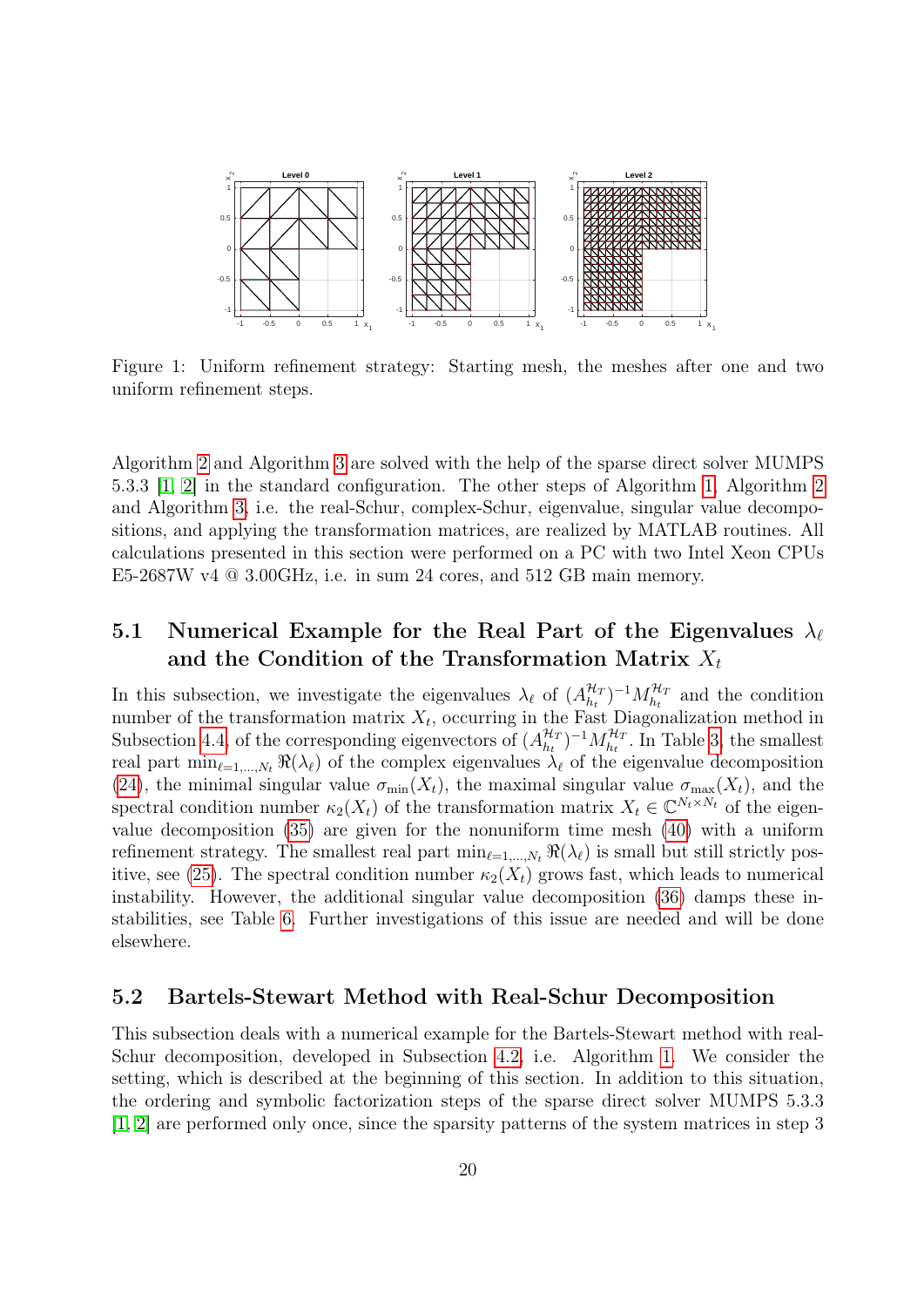| $N_t$ | $h_{t,\text{max}}$ | $h_{t,\min}$ | $\min_{\ell=1,,N_t} \Re(\lambda_\ell)$ | $\sigma_{\min}(X_t)$ | $\sigma_{\max}(X_t)$ | $\kappa_2(X_t)$ |
|-------|--------------------|--------------|----------------------------------------|----------------------|----------------------|-----------------|
| 4     | 0.37500            | 0.03125      | 1.514e-02                              | 2.041e-01            | $1.954e + 00$        | $9.576e + 00$   |
| 8     | 0.18750            | 0.01562      | 4.991e-03                              | $4.049e-02$          | $3.109e + 00$        | $7.678e + 01$   |
| 16    | 0.09375            | 0.00781      | 1.727e-03                              | 2.174e-03            | $4.235e+00$          | $1.948e+03$     |
| 32    | 0.04688            | 0.00391      | 5.529e-04                              | 1.566e-04            | $5.978e+00$          | $3.816e + 04$   |
| 64    | 0.02344            | 0.00195      | 1.735e-04                              | 1.377e-05            | $8.936e + 00$        | $6.488e+05$     |
| 128   | 0.01172            | 0.00098      | 5.241e-05                              | 1.416e-06            | $1.301e + 01$        | $9.187e+06$     |
| 256   | 0.00586            | 0.00049      | 1.540e-05                              | 1.640e-07            | $1.966e + 01$        | $1.199e+08$     |
| 512   | 0.00293            | 0.00024      | 3.769e-06                              | 1.705e-08            | $2.827e+01$          | $1.658e+09$     |
| 1024  | 0.00146            | 0.00012      | 7.281e-07                              | 4.131e-09            | $3.812e+01$          | $9.229e+09$     |

<span id="page-20-0"></span>Table 3: Numerical results for the smallest real part  $\min_{\ell=1,\ldots,N_t} \Re(\lambda_\ell)$  of the eigenvalue decomposition [\(24\)](#page-10-3) and for the condition of the transformation matrix  $X_t$  of the eigenvalue decomposition [\(35\)](#page-16-0) for  $T=\frac{1}{2}$  $\frac{1}{2}$  for a uniform refinement strategy.

of Algorithm [1](#page-13-0) remain the same for  $k = 1, \ldots, N_t$ .

In Table [4,](#page-20-1) the numerical results for the smooth solution  $u$  in  $(39)$ , when a uniform refinement strategy is applied as in Figure [1,](#page-19-2) are given, where unconditional stability is observed and the convergence rates in  $\|\cdot\|_{L^2(Q)}$  and  $|\cdot|_{H^1(Q)}$  are as expected from the error estimates [\(12\)](#page-5-4) and [\(13\)](#page-5-2). The last column of Table [4](#page-20-1) states the computation times in seconds of the Bartels-Stewart method with real-Schur decomposition (Algorithm [1\)](#page-13-0), where the computing time for assembling the matrices  $A_{h}^{\mathcal{H}_{I}}$  $\mathcal{H}_1^{\mathcal{H}}$ ,  $M_{h_t}^{\mathcal{H}_T}$ ,  $A_{h_x}$ ,  $M_{h_x}$ , and  $C_{h_t}^{\mathcal{H}_T}$  $\frac{1}{h_t}$  is not included. We observe that the calculating time in Table [4](#page-20-1) grows with factors 11.3, 9.6, 10.9 for the last three levels, which are smaller than the factor 16 resulting from the complexity  $\mathcal{O}(\text{dof}^{4/3})$  in Table [2.](#page-14-0)

| dof       | $h_x$ | $h_{t,\text{max}}$ | $h_{t,\min}$ | $\widetilde{u}_h\ _{L^2(Q)}$<br> u <br>$\overline{\phantom{a}}$ | eoc  | $\widetilde{u}_h _{H^1(Q)}$<br>$u -$ | eoc | Solving       |
|-----------|-------|--------------------|--------------|-----------------------------------------------------------------|------|--------------------------------------|-----|---------------|
| 20        | 0.354 | 0.375              | 0.0313       | 3.326e-01                                                       | 0.00 | $4.314e+00$                          | 0.0 | $\approx 0.0$ |
| 264       | 0.177 | 0.188              | 0.0156       | 1.089e-01                                                       | 1.30 | $2.702e+00$                          | 0.5 | $\approx 0.0$ |
| 2576      | 0.088 | 0.094              | 0.0078       | 3.136e-02                                                       | 1.64 | $1.440e + 00$                        | 0.8 | $\approx 0.0$ |
| 22560     | 0.044 | 0.047              | 0.0039       | 8.309e-03                                                       | 1.84 | 6.984e-01                            | 1.0 | 0.1           |
| 188480    | 0.022 | 0.023              | 0.0020       | 2.127e-03                                                       | 1.93 | 3.447e-01                            | 1.0 | 0.6           |
| 1540224   | 0.011 | 0.012              | 0.0010       | 5.376e-04                                                       | 1.96 | 1.707e-01                            | 1.0 | 5.7           |
| 12452096  | 0.006 | 0.006              | 0.0005       | $1.352e-04$                                                     | 1.98 | 8.502e-02                            | 1.0 | 64.3          |
| 100139520 | 0.003 | 0.003              | 0.0002       | 3.393e-05                                                       | 1.99 | 4.244e-02                            | 1.0 | 615.7         |
| 803210240 | 0.001 | 0.001              | 0.0001       | 8.500e-06                                                       | 1.99 | 2.120e-02                            | 1.0 | 6681.0        |

<span id="page-20-1"></span>Table 4: Numerical results of the Galerkin finite element discretization [\(15\)](#page-6-0) for the L-shape [\(38\)](#page-18-3) and  $T=\frac{1}{2}$  $\frac{1}{2}$  for the function u in [\(39\)](#page-18-2) for a uniform refinement strategy solved by the Bartels-Stewart method with real-Schur decomposition (Algorithm [1\)](#page-13-0) using the sparse direct solver MUMPS 5.3.3, where the computation times are given in seconds.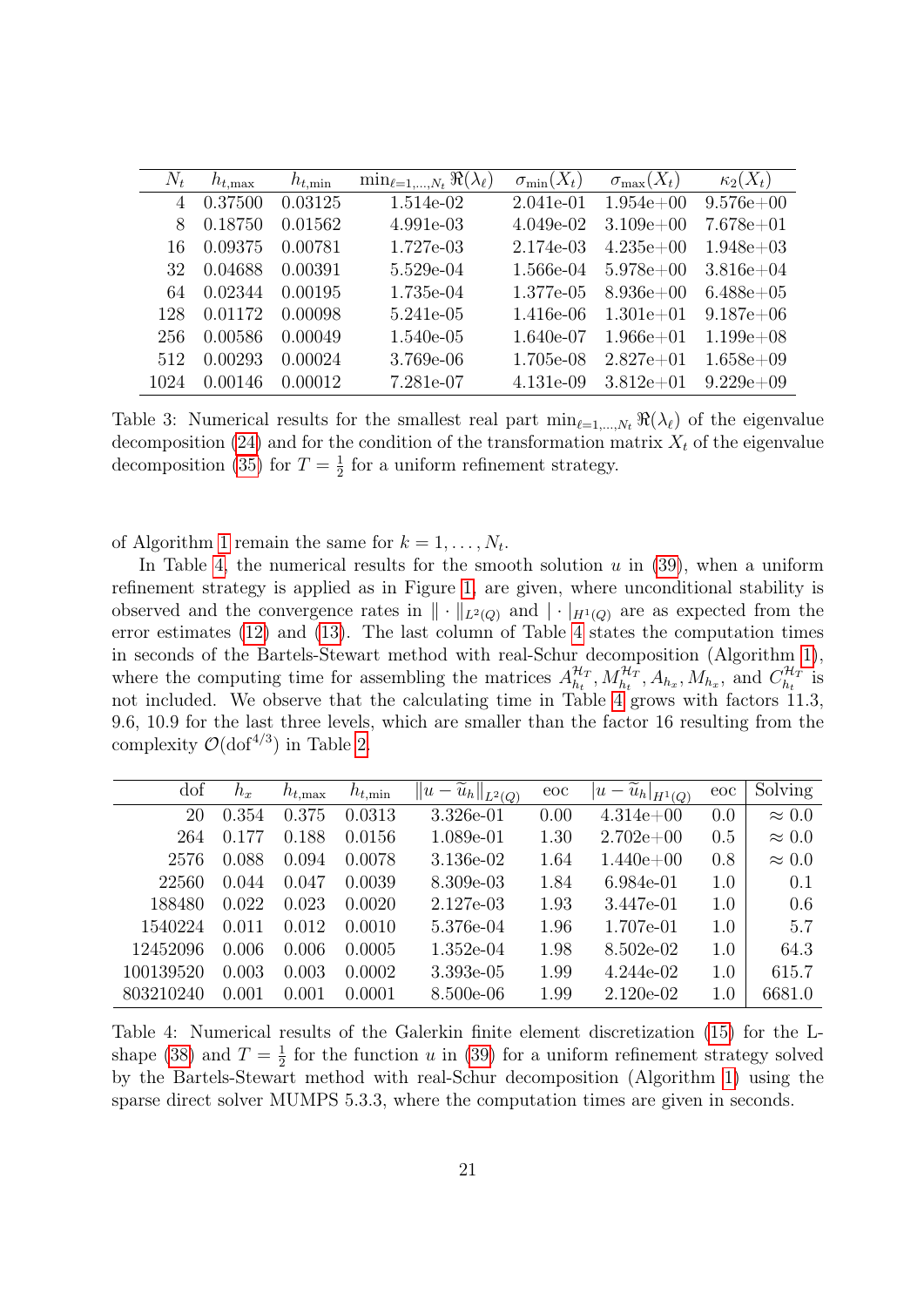## <span id="page-21-0"></span>5.3 Bartels-Stewart Method with Complex-Schur Decomposition

In this subsection, a numerical example for the Bartels-Stewart method with complex-Schur decomposition, developed in Subsection [4.3,](#page-14-3) i.e. Algorithm [2,](#page-15-0) is investigated. We consider the setting, which is described at the beginning of this section. In addition to this situation, the ordering and symbolic factorization steps of the sparse direct solver MUMPS 5.3.3 [\[1,](#page-23-8) [2\]](#page-23-9) are performed only once, since the sparsity patterns of the system matrices in step 3 of Algorithm [2](#page-15-0) remain the same for  $k = 1, \ldots, N_t$ .

In Table [5,](#page-21-2) the numerical results for the smooth solution  $u$  in [\(39\)](#page-18-2), when a uniform refinement strategy is applied as in Figure [1,](#page-19-2) are given, where errors and convergence rates are the same as for the Bartels-Stewart method with real-Schur decomposition (Table [4\)](#page-20-1). The last column of Table [5](#page-21-2) states the computation times in seconds of the Bartels-Stewart method with complex-Schur decomposition (Algorithm [2\)](#page-15-0), where the computing time for assembling the matrices  $A_{h_t}^{\mathcal{H}_T}$  $\frac{\mathcal{H}_T}{h_t}, M_{h_t}^{\mathcal{H}_T}, A_{h_x}, M_{h_x}$ , and  $C_{h_t}^{\mathcal{H}_T}$  $\hat{h}^{HT}_{t}$  is not included. We observe that the calculating time in Table [5](#page-21-2) grows with factors 9.3, 10.7, 12.2 for the last three levels, which are smaller than the factor 16 resulting from the complexity  $\mathcal{O}(\text{dof}^{4/3})$  in Table [2.](#page-14-0) Moreover, we see that the Bartels-Stewart method with complex-Schur decomposition is slower than the real version, see Table [4.](#page-20-1)

| dof       | $h_x$ | $h_{t,\text{max}}$ | $h_{t,\min}$ | $\ \tilde{u}_h\ _{L^2(Q)}$<br>$  u -$ | eoc  | $\left\Vert \widetilde{u}_{h}\right\Vert _{H^{1}\left( Q\right) }$<br>$u -$ | eoc | Solving       |
|-----------|-------|--------------------|--------------|---------------------------------------|------|-----------------------------------------------------------------------------|-----|---------------|
| 20        | 0.354 | 0.375              | 0.0313       | 3.326e-01                             | 0.00 | $4.314e+00$                                                                 | 0.0 | $\approx 0.0$ |
| 264       | 0.177 | 0.188              | 0.0156       | 1.089e-01                             | 1.30 | $2.702e+00$                                                                 | 0.5 | $\approx 0.0$ |
| 2576      | 0.088 | 0.094              | 0.0078       | 3.136e-02                             | 1.64 | $1.440e + 00$                                                               | 0.8 | $\approx 0.0$ |
| 22560     | 0.044 | 0.047              | 0.0039       | 8.309e-03                             | 1.84 | 6.984e-01                                                                   | 1.0 | 0.4           |
| 188480    | 0.022 | 0.023              | 0.0020       | 2.127e-03                             | 1.93 | 3.447e-01                                                                   | 1.0 | 0.9           |
| 1540224   | 0.011 | 0.012              | 0.0010       | 5.376e-04                             | 1.96 | 1.707e-01                                                                   | 1.0 | 9.7           |
| 12452096  | 0.006 | 0.006              | 0.0005       | $1.352e-04$                           | 1.98 | 8.502e-02                                                                   | 1.0 | 90.6          |
| 100139520 | 0.003 | 0.003              | 0.0002       | 3.393e-05                             | 1.99 | 4.244e-02                                                                   | 1.0 | 975.0         |
| 803210240 | 0.001 | 0.001              | 0.0001       | 8.500e-06                             | 1.99 | $2.120e-02$                                                                 | 1.0 | 11872.6       |

<span id="page-21-2"></span>Table 5: Numerical results of the Galerkin finite element discretization [\(15\)](#page-6-0) for the L-shape [\(38\)](#page-18-3) and  $T = \frac{1}{2}$  $\frac{1}{2}$  for the function u in [\(39\)](#page-18-2) for a uniform refinement strategy solved by the Bartels-Stewart method with complex-Schur decomposition (Algorithm [2\)](#page-15-0) using the sparse direct solver MUMPS 5.3.3, where the computation times are given in seconds.

## <span id="page-21-1"></span>5.4 Fast Diagonalization Method

In this subsection, a numerical example for the Fast Diagonalization method, developed in Subsection [4.4,](#page-16-2) i.e. Algorithm [3,](#page-17-0) is given. We consider the setting, which is described at the beginning of this section. In addition to this situation, time parallelization, but no spatial parallelization is applied, i.e. the  $N_t$  spatial problems of step [3](#page-17-0) in Algorithm 3 can be solved in parallel if  $N_t$  cores are available.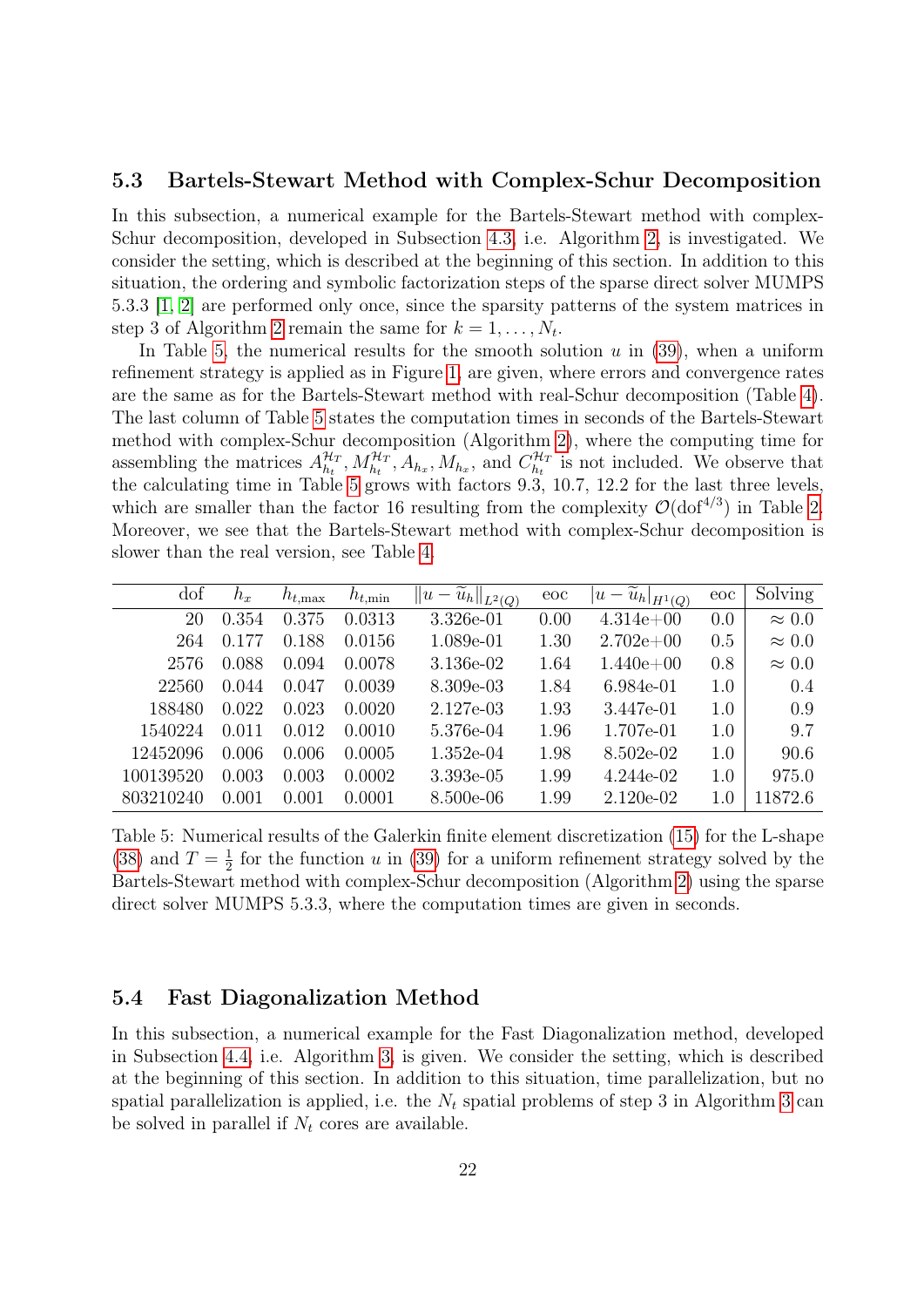In Table [6,](#page-22-1) the numerical results for the smooth solution  $u$  in [\(39\)](#page-18-2), when a uniform refinement strategy is applied as in Figure [1,](#page-19-2) are given, where errors and convergence rates are the same as for the Bartels-Stewart methods (Tables [4](#page-20-1) and [5\)](#page-21-2). For the last level in Table [6,](#page-22-1) the  $L^2$  error is slightly larger than the corresponding error for the Bartels-Stewart methods in Table [4](#page-20-1) and Table [5,](#page-21-2) due to the large condition number of the transformation matrix  $X_t$ , see Table [3.](#page-20-0) The last column of Table [6](#page-22-1) states the computation times in seconds of the Fast Diagonalization method (Algorithm [3\)](#page-17-0), where the computing time for assembling the matrices  $A_{h}^{\mathcal{H}_T}$  $\frac{\mathcal{H}_T}{h_t}, M_{h_t}^{\mathcal{H}_T}, A_{h_x}, M_{h_x}, \text{ and } C_{h_t}^{\mathcal{H}_T}$  $\begin{bmatrix} H_T \\ h_t \end{bmatrix}$  is not included. We observe that the calculating time in Table [6](#page-22-1) grows with factors 8.2, 8.8, 10.1 for the last three levels, which are smaller than the factor 16 resulting from the complexity  $\mathcal{O}(\text{dof}^{4/3})$  in Table [2.](#page-14-0) Additionally, we see that the Fast Diagonalization method is much faster than the Bartels-Stewart methods (Table [4,](#page-20-1) Table [5\)](#page-21-2) due to the time parallelization.

| dof       | $h_x$ | $h_{t,\text{max}}$ | $h_{t,\min}$ | $\widetilde{u}_h\ _{L^2(Q)}$<br>  u<br>$\overline{\phantom{m}}$ | eoc  | $ \overline{u}-\widetilde{u}_h _{H^1(Q)}$ | eoc | Solving       |
|-----------|-------|--------------------|--------------|-----------------------------------------------------------------|------|-------------------------------------------|-----|---------------|
| 20        | 0.354 | 0.375              | 0.0313       | 3.326e-01                                                       | 0.00 | $4.314e+00$                               | 0.0 | $\approx 0.0$ |
| 264       | 0.177 | 0.188              | 0.0156       | 1.089e-01                                                       | 1.30 | $2.702e+00$                               | 0.5 | $\approx 0.0$ |
| 2576      | 0.088 | 0.094              | 0.0078       | 3.136e-02                                                       | 1.64 | $1.440e + 00$                             | 0.8 | $\approx 0.0$ |
| 22560     | 0.044 | 0.047              | 0.0039       | 8.309e-03                                                       | 1.84 | 6.984e-01                                 | 1.0 | 0.1           |
| 188480    | 0.022 | 0.023              | 0.0020       | 2.127e-03                                                       | 1.93 | 3.447e-01                                 | 1.0 | 0.3           |
| 1540224   | 0.011 | 0.012              | 0.0010       | 5.376e-04                                                       | 1.96 | 1.707e-01                                 | 1.0 | 0.9           |
| 12452096  | 0.006 | 0.006              | 0.0005       | $1.352e-04$                                                     | 1.98 | 8.502e-02                                 | 1.0 | 7.4           |
| 100139520 | 0.003 | 0.003              | 0.0002       | 3.393e-05                                                       | 1.99 | 4.244e-02                                 | 1.0 | 64.9          |
| 803210240 | 0.001 | 0.001              | 0.0001       | 8.855e-06                                                       | 1.94 | 2.121e-02                                 | 1.0 | 652.8         |

<span id="page-22-1"></span>Table 6: Numerical results of the Galerkin finite element discretization [\(15\)](#page-6-0) for the L-shape [\(38\)](#page-18-3) and  $T = \frac{1}{2}$  $\frac{1}{2}$  for the function u in [\(39\)](#page-18-2) for a uniform refinement strategy solved by the Fast Diagonalization method (Algorithm [3\)](#page-17-0) using the sparse direct solver MUMPS 5.3.3, where the computation times are given in seconds.

# <span id="page-22-0"></span>6 Conclusions

In this work, we studied efficient direct solvers for the global linear system arising from the space-time Galerkin finite element discretization of parabolic initial-boundary value problems in anisotropic Sobolev spaces in combination with the Hilbert-type transformation operator  $\mathcal{H}_T$ . Two algorithms based on the Bartels-Stewart method and one algorithm based on the Fast Diagonalization method were developed and analyzed. The latter allows a complete parallelization in time. We gave complexity estimates for these three algorithms. We presented numerical experiments for a two-dimensional spatial domain, where the spatial subproblems were solved by sparse direct solvers. These numerical results confirmed the efficient applicability of the space-time approach in anisotropic Sobolev spaces in connection with the direct space-time solvers proposed in the paper.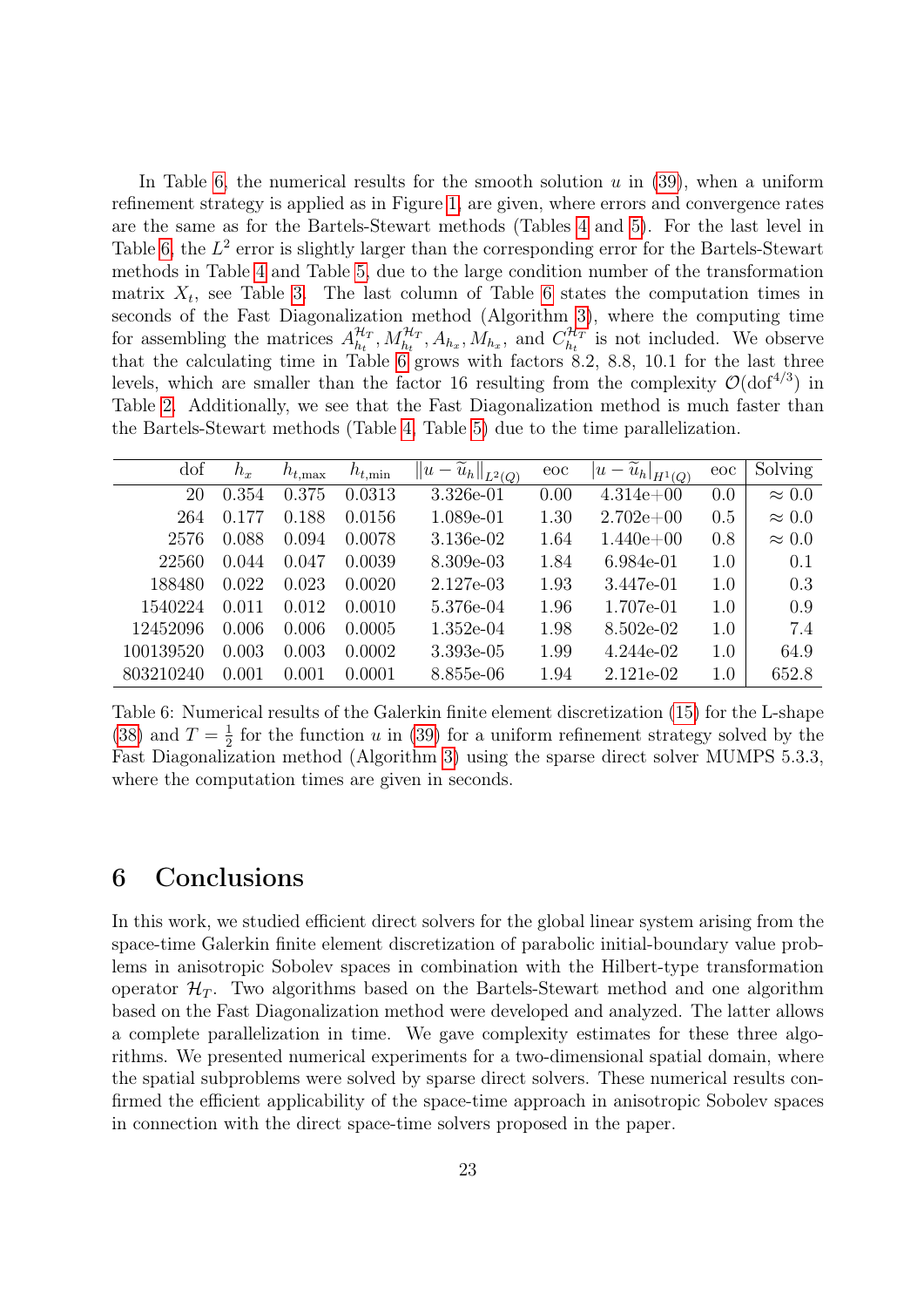For the spatial subproblems occurring in the algorithms, (preconditioned) iterative solvers can also be used. We only used piecewise linear ansatz and test functions, but the approach can easily be generalized to shape functions of an arbitrary polynomial degree, and to graded or even adaptive meshes in space. Furthermore, the space-time approach presented in this paper also works for autonomous parabolic problems with diffusion coefficients depending on the spatial variable only, and even for non-autonomous parabolic problems with diffusion coefficients being a product of a function in  $x$  and a function in t. Moreover, the direct solvers proposed in this paper can be used in connection with a preconditioner for more general linear and even non-linear parabolic problems.

# References

- <span id="page-23-8"></span>[1] Amestoy, P. R., Buttari, A., L'Excellent, J.-Y., and Mary, T. Performance and scalability of the block low-rank multifrontal factorization on multicore architectures. ACM Trans. Math. Softw.  $45$ , 1 (2019), 26. Id/No 2.
- <span id="page-23-9"></span>[2] AMESTOY, P. R., DUFF, I. S., L'EXCELLENT, J.-Y., AND KOSTER, J. A fully asynchronous multifrontal solver using distributed dynamic scheduling. SIAM J. Matrix Anal. Appl. 23, 1 (2001), 15–41.
- <span id="page-23-0"></span>[3] ANDREEV, R. Stability of sparse space-time finite element discretizations of linear parabolic evolution equations. IMA J. Numer. Anal. 33, 1 (2013), 242–260.
- <span id="page-23-1"></span>[4] Bank, R. E., Vassilevski, P. S., and Zikatanov, L. T. Arbitrary dimension convection-diffusion schemes for space-time discretizations. J. Comput. Appl. Math. 310 (2017), 19–31.
- <span id="page-23-5"></span>[5] Bartels, R. H., and Stewart, G. W. Algorithm 432: Solution of the matrix equation  $AX + XB = C$ . Commun. ACM 15 (1972), 820–826.
- <span id="page-23-3"></span>[6] COSTABEL, M. Boundary integral operators for the heat equation. *Integral Equations* and Operator Theory 13, 4 (1990), 498–552.
- <span id="page-23-6"></span>[7] DAVIS, T. A., RAJAMANICKAM, S., AND SID-LAKHDAR, W. M. A survey of direct methods for sparse linear systems. Acta Numerica 25 (2016), 383–566.
- <span id="page-23-2"></span>[8] Devaud, D. Petrov–Galerkin space-time hp-approximation of parabolic equations in  $H^{1/2}$ . IMA Journal of Numerical Analysis (10 2019).
- <span id="page-23-4"></span>[9] Dohr, S., Steinbach, O., and Niino, K. Space-time boundary element methods for the heat equation. De Gruyter, Berlin, Boston, 2019, pp. 1–60.
- <span id="page-23-7"></span>[10] DUFF, I. S., ERISMAN, A. M., AND REID, J. K. Direct methods for sparse matrices. 2nd edition., 2nd ed. Oxford: Oxford University Press, 2017.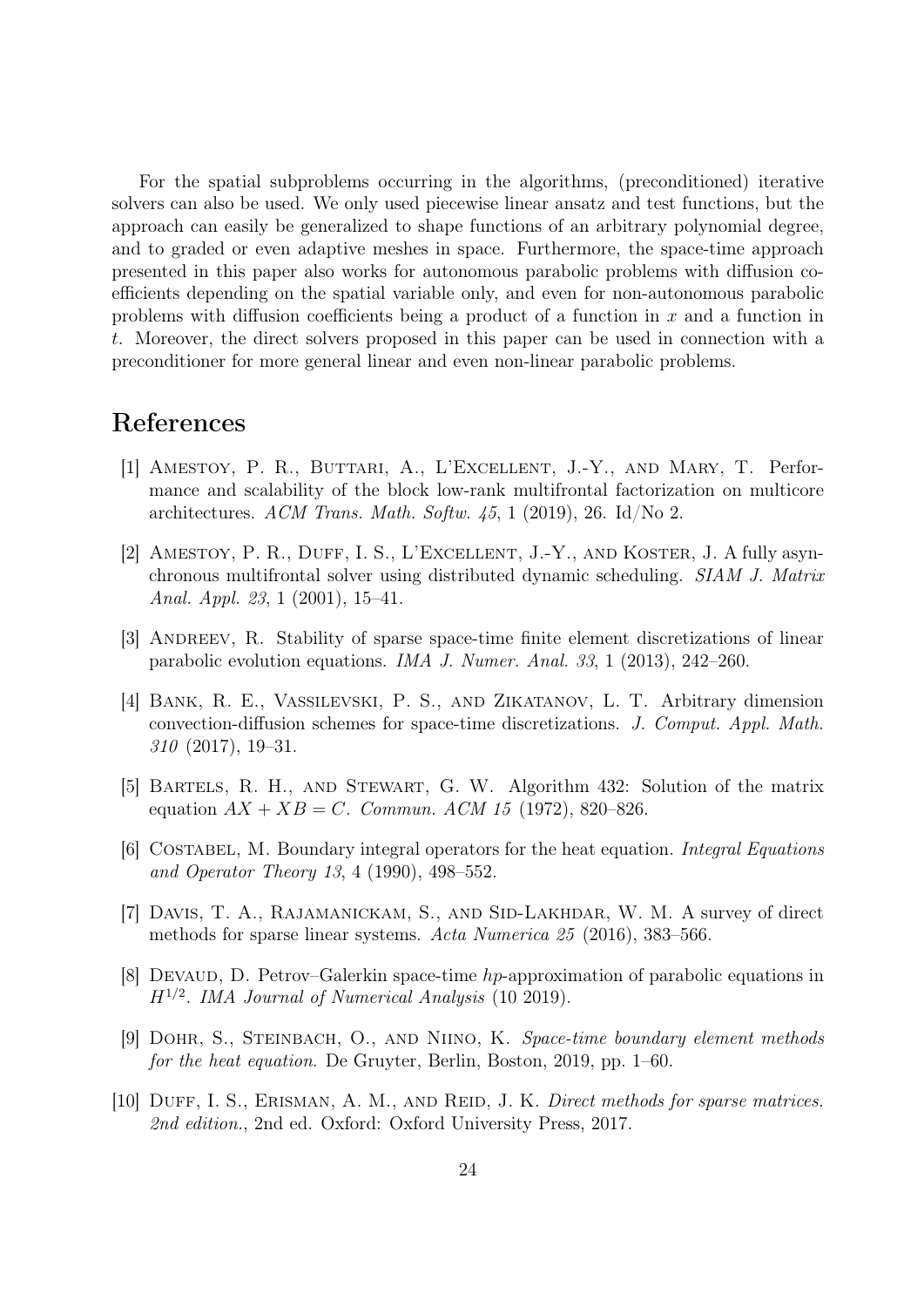- <span id="page-24-8"></span>[11] FONTES, M. *Parabolic equations with low regularity*. PhD thesis, Lunds universitet, 1996.
- <span id="page-24-9"></span>[12] Fontes, M. Initial-boundary value problems for parabolic equations. Ann. Acad. Sci. Fenn., Math. 34, 2 (2009), 583–605.
- <span id="page-24-4"></span>[13] Führer, T., Heuer, N., and Gupta, J. S. A time–stepping dpg scheme for the heat equation. Comput. Methods Appl. Math. 17, 2 (2017), 237—252.
- <span id="page-24-0"></span>[14] Führer, T., and Karkulik, M. Space-time least-squares finite elements for parabolic equations. [math.NA] arXiv:1911.01942, arXiv.org, 2019.
- <span id="page-24-5"></span>[15] GANDER, M. J. 50 years of time parallel time integration. In *Multiple Shooting and* Time Domain Decomposition, T. Carraro, M. Geiger, S. Körkel, and R. Rannacher, Eds. Springer-Verlag, Heidelberg, Berlin, 2015, pp. 69–114.
- <span id="page-24-6"></span>[16] GARDINER, J. D., LAUB, A. J., AMATO, J. J., AND MOLER, C. B. Solution of the Sylvester matrix equation  $AXB^T+CXD^T = E$ . ACM Trans. Math. Softw. 18, 2 (1992), 223–231.
- <span id="page-24-11"></span>[17] GOULD, N. I. M., SCOTT, J. A., AND HU, Y. A numerical evaluation of sparse direct solvers for the solution of large sparse symmetric linear systems of equations. ACM Trans. Math. Softw. 33, 2 (2007), 32. Id/No 10.
- <span id="page-24-10"></span>[18] Hardy, Y., and Steeb, W.-H. Matrix calculus, Kronecker product and tensor product. A practical approach to linear algebra, multilinear algebra and tensor calculus with software implementations. 3rd edition., 3rd ed. World Scientific, 2019.
- <span id="page-24-3"></span>[19] Hofer, C., Langer, U., Neumüller, M., and Schneckenleitner, R. Parallel and robust preconditioning for Space-Time isogeometric analysis of parabolic evolution problems. SIAM J. Sci. Comput. 41, 3 (2019), A1793–A1821.
- <span id="page-24-1"></span>[20] Hughes, T., Franca, L., and Hulbert, G. A new finite element formulation for computational fluid dynamics: VIII. The Galerkin/least-squares method for advection-diffusive equations. Comput. Methods Appl. Mech. Engrg. 73 (1989), 173– 189.
- <span id="page-24-7"></span>[21] Ladyzhenskaya, O. A., Solonnikov, V. A., and Ural'tseva, N. N. Linear and quasi-linear equations of parabolic type., vol. 23. American Mathematical Society (AMS), Providence, RI, 1968.
- <span id="page-24-12"></span>[22] Langer, U., and Neumüller, M. Direct and Iterative Solvers. Springer International Publishing, Cham, 2018, pp. 205–251.
- <span id="page-24-2"></span>[23] Larsson, S., and Molteni, M. Numerical solution of parabolic problems based on a weak space-time formulation. Comput. Methods Appl. Math. 17, 1 (2017), 65–84.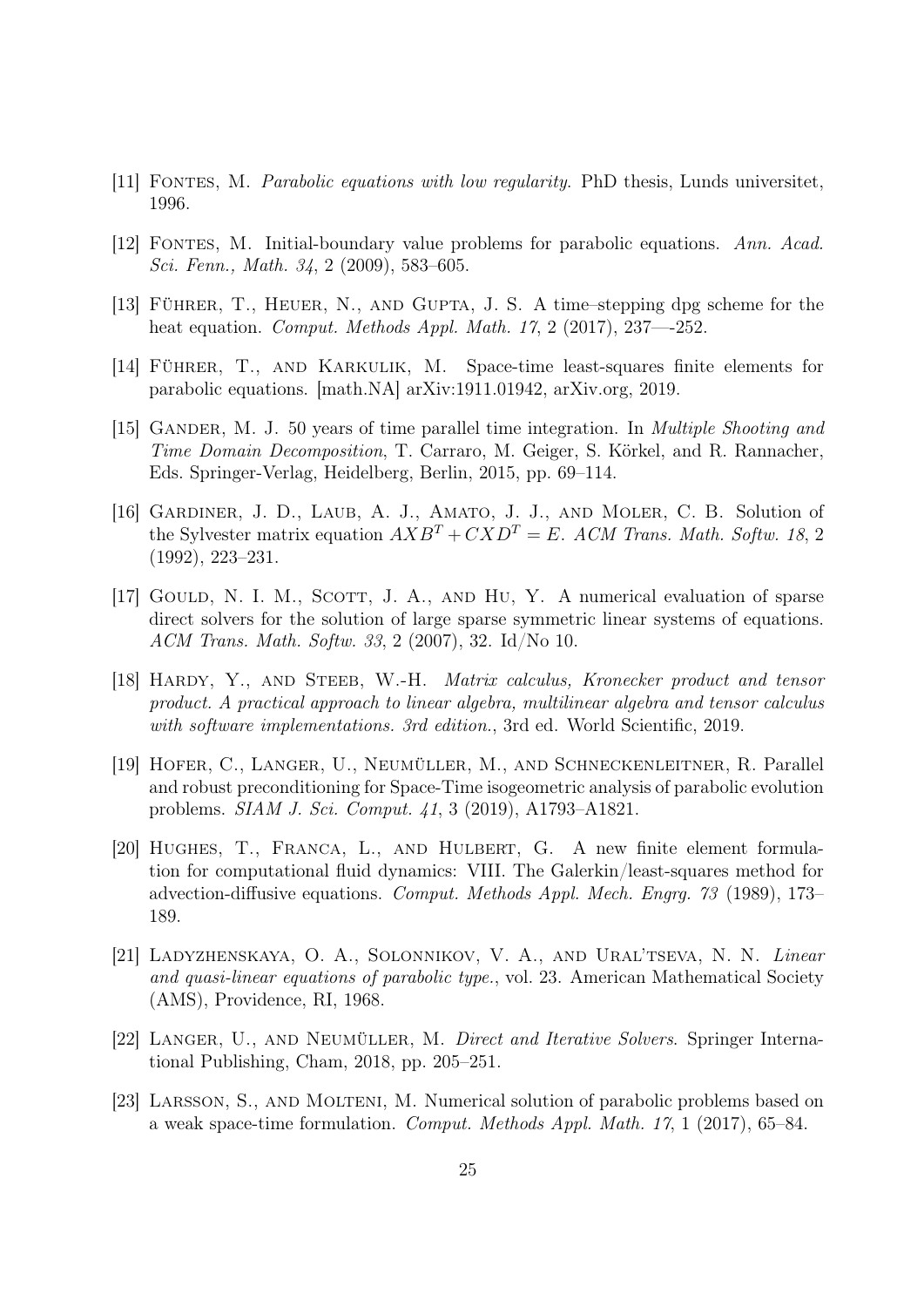- <span id="page-25-5"></span>[24] Larsson, S., and Schwab, C. Compressive space-time galerkin discretizations of parabolic partial differential equations. [math.NA] arXiv:1501.04514, arXiv.org, 2015.
- <span id="page-25-9"></span>[25] Lions, J.-L., and Magenes, E. Problèmes aux limites non homogènes et applications. Vol. 1. Travaux et Recherches Mathématiques, No. 17. Dunod, Paris, 1968.
- <span id="page-25-10"></span>[26] Lions, J.-L., and Magenes, E. Problèmes aux limites non homogènes et applications. Vol. 2. Travaux et Recherches Mathématiques, No. 18. Dunod, Paris, 1968.
- <span id="page-25-12"></span>[27] Liu, J. W. H. The multifrontal method for sparse matrix solution: Theory and practice. SIAM Rev. 34, 1 (1992), 82–109.
- <span id="page-25-0"></span>[28] LOLI, G., MONTARDINI, M., SANGALLI, G., AND TANI, M. Space-time Galerkin isogeometric method and efficient solver for parabolic problems. [math.NA] arXiv:1909.07309, arXiv.org, 2019.
- <span id="page-25-7"></span>[29] Lynch, R., Rice, J. R., and Thomas, D. H. Direct solution of partial difference equations by tensor product methods. Numer. Math. 6 (1964), 185–199.
- <span id="page-25-13"></span>[30] Martinsson, P.-G. Fast direct solvers for elliptic PDEs., vol. 96. Philadelphia, PA: Society for Industrial and Applied Mathematics (SIAM), 2020.
- <span id="page-25-1"></span>[31] Mollet, C. Stability of Petrov-Galerkin discretizations: application to the spacetime weak formulation for parabolic evolution problems. Comput. Methods Appl. Math. 14, 2 (2014), 231–255.
- <span id="page-25-3"></span>[32] Neumüller, M. Space-Time Methods: Fast Solvers and Applications. volume 20 of Monographic Series TU Graz: Computation in Engineering and Science. 2013.
- <span id="page-25-4"></span>[33] Neumüller, M., and Smears, I. Time-parallel iterative solvers for parabolic evolution equations. SIAM J. Sci. Comput. 41, 1 (2019), C28–C51.
- <span id="page-25-14"></span>[34] Pardo, D., Paszynski, M., Collier, N., Alvarez, J., Dalcin, L., and Calo, V. M. A survey on direct solvers for Galerkin methods. SeMA J. 57 (2012), 107–134.
- <span id="page-25-2"></span>[35] Schwab, C., and Stevenson, R. Space-time adaptive wavelet methods for parabolic evolution problems. Math. Comp. 78, 267 (2009), 1293–1318.
- <span id="page-25-6"></span>[36] SCHWAB, C., AND STEVENSON, R. Fractional space-time variational formulations of (Navier-) Stokes equations. SIAM J. Math. Anal. 49, 4 (2017), 2442–2467.
- <span id="page-25-8"></span>[37] Simoncini, V. Computational methods for linear matrix equations. SIAM Rev. 58, 3 (2016), 377–441.
- <span id="page-25-11"></span>[38] STEINBACH, O. Numerical approximation methods for elliptic boundary value problems. Finite and boundary elements. New York, NY: Springer, 2008.